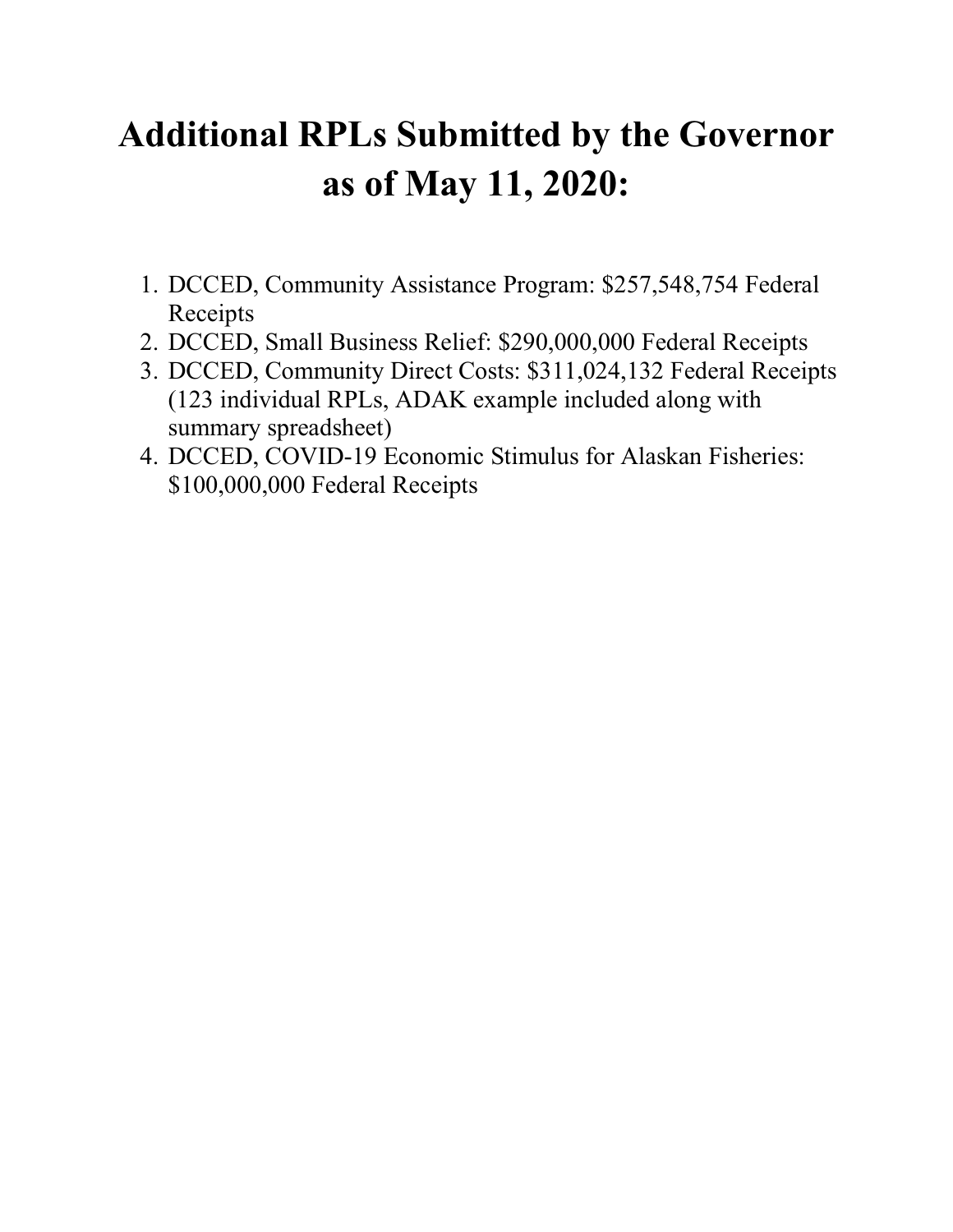## **Department of Commerce, Community, and Economic Development Division of Community and Regional Affairs Division of Community and Regional Affairs**

| <b>Subject of RPL:</b> State of Alaska COVID-19   <b>ADN/RPL #:</b> 08-2020-0250<br>Community Distribution |                                                                                                          |
|------------------------------------------------------------------------------------------------------------|----------------------------------------------------------------------------------------------------------|
| <b>Amount requested: \$257,548,754.00</b>                                                                  | <b>Appropriation Authority:</b><br>Sec. 1 Ch 1 FSSLA 2019 Pg 5 Ln 28 (Community<br>and Regional Affairs) |
| <b>Funding source:</b> Federal Receipts (1002)<br>FY2020 Operating                                         | <b>Statutory Authority:</b><br>AS $44.33.020(a)(20)$                                                     |

## **PURPOSE**

Federal authorization is required to expend increased federal revenues.

On March 27, 2020, Congress passed the federal act known as the Coronavirus Aid, Relief, and Economic Security Act (CARES Act). Section 601 of this Act established the Coronavirus Relief Fund (CRF) with the stated purpose of distributing \$150,000,000,000 to states for, "necessary expenditures incurred due to the public health emergency with respect to the Coronavirus Disease 2019 (COVID-19)".

Alaska has received \$1,250,000,000 from the CRF and will direct \$257,548,754.00 to communities for mitigation and recovery efforts based on population as distributed through the community assistance program, per AS 26.60.850-879.

Communities receiving these payments will be required to certify compliance with federal guidance regarding expenditures of CARES Act funds. Communities will be required to reimburse the State for any misspent funds.

Beginning June 1, 2020, municipalities shall electronically submit, on the first day of each month, a report to the Office of Management and Budget (OMB) that lists the expenditures used to cope with the COVID-19 public health emergency.

Payments will be made as soon as possible in FY2020 to ensure communities have access to the resources needed to respond to the COVID-19 public health emergency.

# **PREVIOUS LEGISLATIVE CONSIDERATION**

The Legislature has not considered a federal appropriation for contingency items. There are no previous RPLs for this activity.

# **TIMING ISSUES**

The CARES Act was passed by Congress and signed into law on March 27, 2020. The Alaska State Legislature recessed on March 29, 2020. Given the timing of the CARES Act and passage of the FY21 Budget, the Governor's Office did not have enough information to request an appropriation during the current legislative budget process. Additionally, guidance from the US Treasury was not released for Section 601 of the CARES Act until April 22, 2020.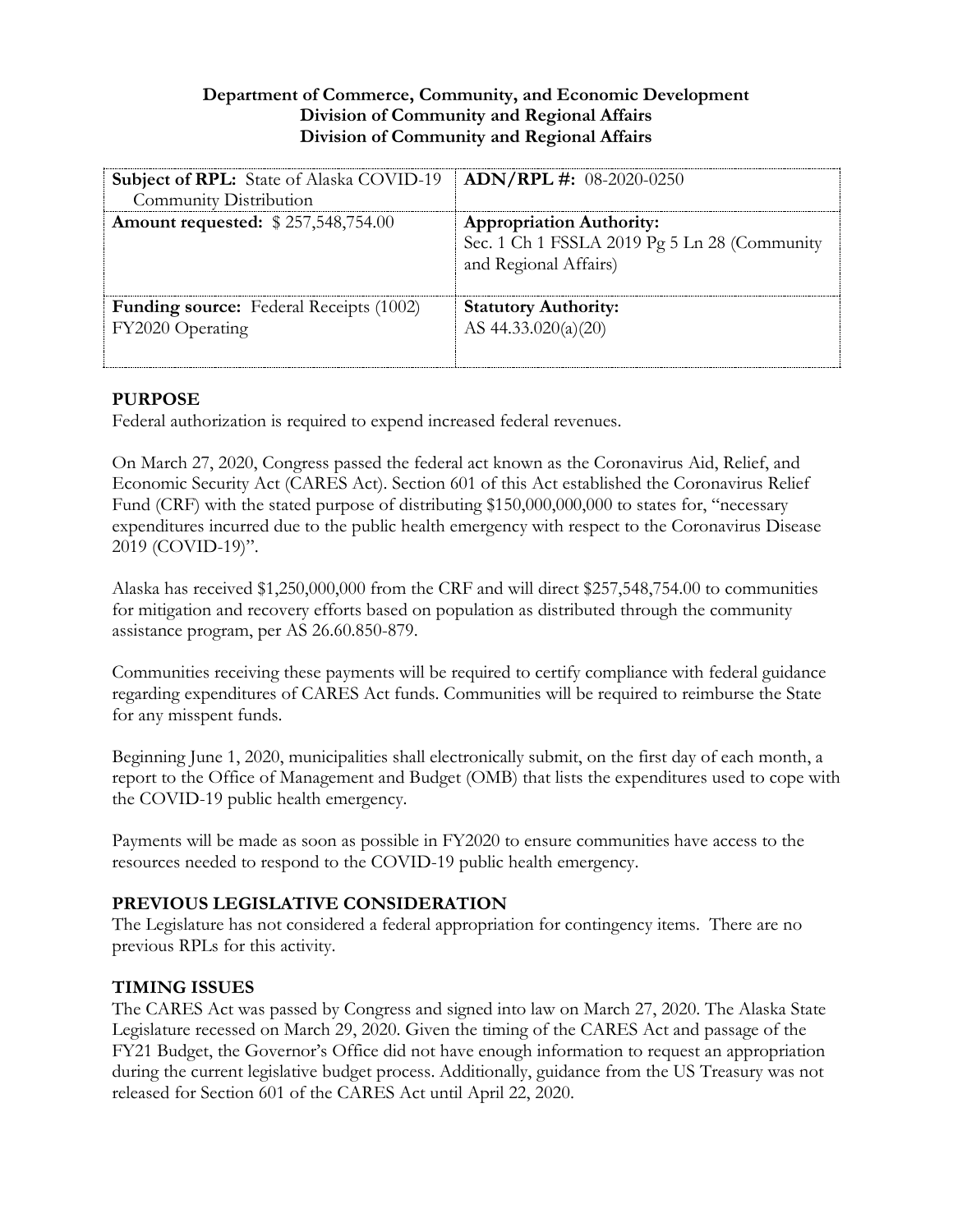RPL# 08-2020-0250 May 1, 2020 Page 2

This RPL has been revised to clarify the community distribution allocation and amount, consideration of US Treasury guidance, statutory authority, payment timeline, and terms of the grant agreement.

Communities in Alaska are in need of immediate response funds. On April 21, when the Administration submitted the original RPL to the Legislative Budge & Audit (LB&A) Committee, the Administration requested expeditious deliberation and approval of the RPL no later than April 29, 2020 so that distribution to local governments can begin on May 1, 2020.

On the approval of the LB&A Committee, the Administration can immediately begin distribution of the community assistance proposed in this revised RPL.

Agency Contact: Micaela Fowler, Administrative Services Director, Department of Commerce, Community, and Economic Development, 907-465-2506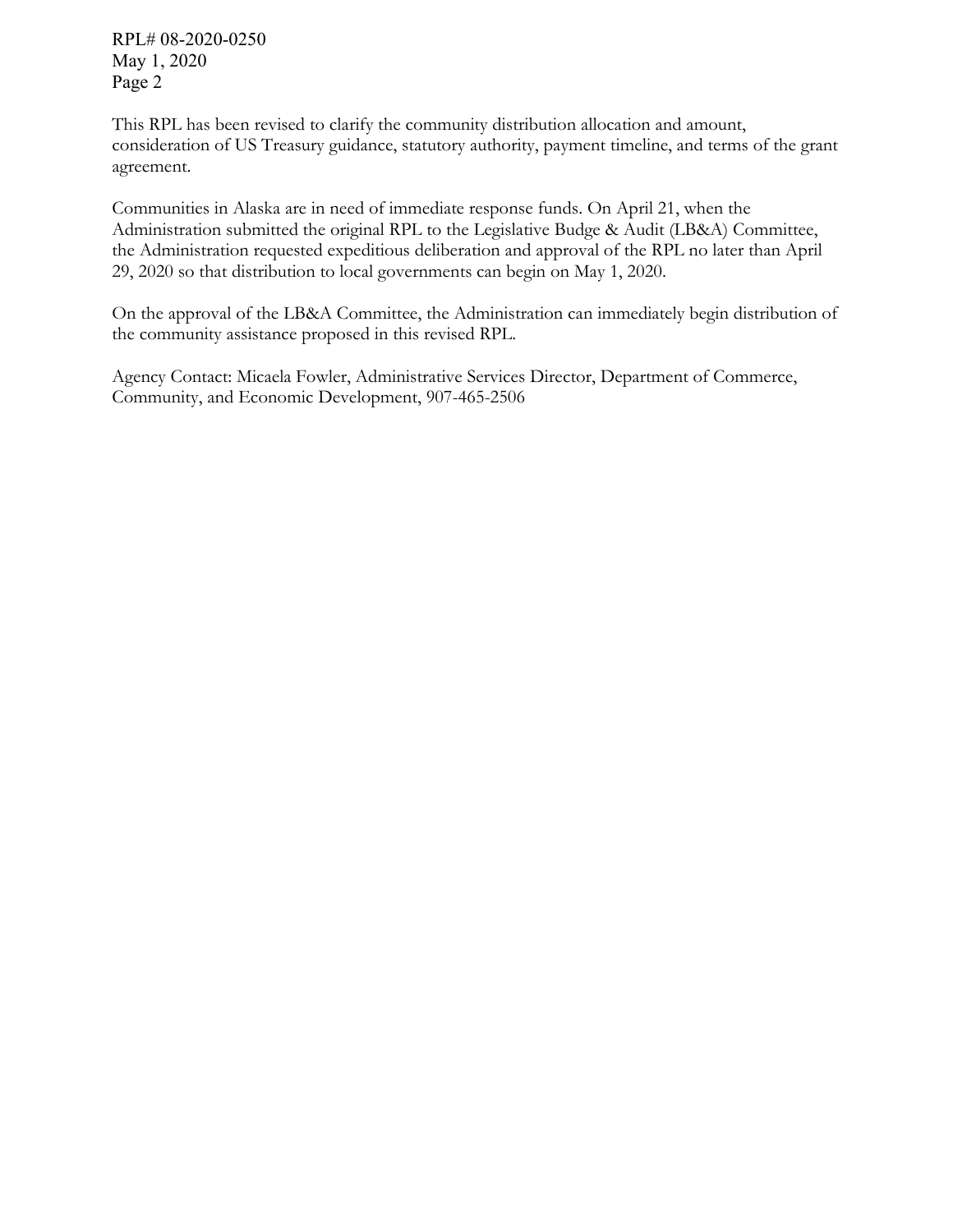|                                  |                        |                          |                     | May 1, 2020                 |          |                          |                                |     |                        |
|----------------------------------|------------------------|--------------------------|---------------------|-----------------------------|----------|--------------------------|--------------------------------|-----|------------------------|
|                                  |                        |                          |                     | <b>Initial Distribution</b> |          | <b>July 1, 2020</b>      | <b>October 1, 2020</b>         |     | <b>Total Community</b> |
|                                  | <b>Total CAP based</b> | <b>Direct Cost</b>       |                     | of CAP and Direct           |          | <b>Direct Cost</b>       | <b>Direct Cost</b>             |     | <b>Assistance Plus</b> |
| <b>Municipality or Community</b> | payment                | <b>Distribution #1</b>   |                     | <b>Costs</b>                |          | <b>Distribution #2</b>   | <b>Distribution #3</b>         |     | <b>COVID Relief</b>    |
| Adak                             | \$<br>171,642          | 228,025.50               | \$                  | 399,667                     | \$       | 228,026                  | \$<br>228,026                  | \$  | 855,718                |
| <b>Akhiok</b>                    | \$<br>101,446          |                          | \$                  | 101,446                     | \$       |                          | \$                             | \$  | 101,446                |
| Akiachak                         | \$<br>75,000           | $\sim$                   | \$                  | 75,000                      | \$       | $\sim$                   | \$<br>$\overline{\phantom{a}}$ | \$  | 75,000                 |
| <b>Akiak</b>                     | \$<br>207,556          | ×.                       | \$                  | 207,556                     | -\$      | $\sim$                   | \$<br>ä,                       | \$  | 207,556                |
| Akutan                           | \$<br>399,533          | 496,332.00               | \$                  | 895,865                     | \$       | 496,332                  | \$<br>496,332                  | \$  | 1,888,529              |
| Alakanuk                         | \$<br>312,686          | 36,633.75                | \$                  | 349,320                     | \$       | 36,634                   | \$<br>36,634                   | \$  | 422,587                |
| Alatna                           | \$<br>75,000           |                          | \$                  | 75,000                      | -\$      |                          | \$                             | \$  | 75,000                 |
| Aleknagik                        | \$<br>156,949          | 61,284.75                | $\mathsf{\hat{S}}$  | 218,234                     | <b>S</b> | 61,285                   | \$<br>61,285                   | \$  | 340,804                |
| <b>Aleutians East Borough</b>    | \$<br>326,237          | 1,132,539.00             | \$                  | 1,458,776                   | \$       | 1,132,539                | \$<br>1,132,539                | \$  | 3,723,854              |
| Allakaket                        | \$<br>128,545          |                          | \$                  | 128,545                     | \$       |                          | \$                             | \$  | 128,545                |
| Ambler                           | \$<br>168,703          | 7,722.00                 | \$                  | 176,425                     | \$       | 7,722                    | \$<br>7,722                    | \$  | 191,869                |
| <b>Anaktuvuk Pass</b>            | \$<br>197,761          | 585.00                   | <b>S</b>            | 198,346                     | $\zeta$  | 585                      | \$<br>585                      | \$  | 199,516                |
| Anchorage                        | \$<br>96,809,287       | 19,968,093.00            | \$                  | 116,777,380                 | \$       | 19,968,093               | \$<br>19,968,093               | \$  | 156,713,566            |
| Anderson                         | \$<br>162,826          | 5,437.50                 | \$                  | 168,264                     | \$       | 5,438                    | \$<br>5,438                    | \$  | 179,139                |
| Angoon                           | \$<br>208,862          | 10,998.75                | $\zeta$             | 219,860                     | -\$      | 10,999                   | $\zeta$<br>10,999              | \$  | 241,858                |
| Aniak                            | \$<br>233,349          | 21,468.00                | $\ddot{\mathsf{S}}$ | 254,817                     | \$       | 21,468                   | \$<br>21,468                   | \$  | 297,753                |
| Anvik                            | \$<br>101,119          | ×                        | \$                  | 101,119                     | $\zeta$  | $\sim$                   | \$<br>$\sim$                   | \$  | 101,119                |
| <b>Arctic Village</b>            | \$<br>75,000           | $\omega$                 | \$                  | 75,000                      | <b>S</b> | $\omega$                 | \$<br>$\blacksquare$           | \$  | 75,000                 |
| Atka                             | \$<br>90,345           | $\overline{\phantom{a}}$ | \$                  | 90,345                      | -\$      | ×,                       | \$<br>÷,                       | \$  | 90,345                 |
| Atmautluak                       | \$<br>75,000           | ٠                        | \$                  | 75,000                      | -\$      | $\sim$                   | \$<br>٠                        | \$  | 75,000                 |
| <b>Atgasuk</b>                   | \$<br>160,214          | ä,                       | \$                  | 160,214                     | <b>S</b> | $\omega$                 | \$<br>$\omega$                 | \$  | 160,214                |
| <b>Barrow</b>                    | \$<br>1,791,042        | $\overline{\phantom{a}}$ | \$                  | 1,791,042                   | \$       | $\sim$                   | \$<br>$\overline{\phantom{a}}$ | \$  | 1,791,042              |
| <b>Beaver</b>                    | \$<br>75,000           |                          | \$                  | 75,000                      | <b>S</b> |                          | Ś                              | \$  | 75,000                 |
| <b>Bethel</b>                    | \$<br>2,078,028        | 2,115,450.75             | \$                  | 4,193,479                   | $\zeta$  | 2,115,451                | \$<br>2,115,451                | \$  | 8,424,380              |
| <b>Bettles</b>                   | \$<br>78,591           | 1,071.00                 | \$                  | 79,662                      | <b>S</b> | 1,071                    | \$<br>1,071                    | \$  | 81,804                 |
| <b>Big Delta</b>                 | \$<br>75,000           |                          | \$                  | 75,000                      | <b>S</b> | ×.                       | \$<br>٠                        | \$  | 75,000                 |
| <b>Big Salt</b>                  | \$<br>75,000           |                          | \$                  | 75,000                      | $\zeta$  | ä,                       | \$                             | \$  | 75,000                 |
| <b>Brevig Mission</b>            | \$<br>225,839          | 16,623.75                | \$                  | 242,463                     | \$       | 16,624                   | \$<br>16,624                   | \$  | 275,711                |
| <b>Bristol Bay Borough</b>       | \$<br>634,353          | 610,356.00               | \$                  | 1,244,709                   | $\zeta$  | 610,356                  | \$<br>610,356                  | \$  | 2,465,421              |
| <b>Buckland</b>                  | \$<br>241,837          | 42,669.00                | \$                  | 284,506                     | \$       | 42,669                   | \$<br>42,669                   | \$  | 369,844                |
| Central                          | \$<br>75,000           |                          | \$                  | 75,000                      | $\zeta$  | ×,                       | \$<br>ä,                       | \$  | 75,000                 |
| Chalkyitsik                      | \$<br>75,000           |                          | \$                  | 75,000                      | \$       | ×,                       | \$<br>ä,                       | \$  | 75,000                 |
| Chefornak                        | \$<br>219,309          | 3,681.00                 | \$                  | 222,990                     | <b>S</b> | 3,681                    | \$<br>3,681                    | \$  | 230,352                |
| Chenega Bay                      | \$<br>75,000           |                          | \$                  | 75,000                      | $\zeta$  | ×.                       | \$                             | \$  | 75,000                 |
| Chevak                           | \$<br>425,652          | 28,417.50                | \$                  | 454,070                     | \$       | 28,418                   | \$<br>28,418                   | \$  | 510,905                |
| Chignik                          | \$<br>106,996          | 13,863.00                | \$                  | 120,859                     | $\zeta$  | 13,863                   | \$<br>13,863                   | \$  | 148,585                |
| Chistochina                      | \$<br>75,000           | $\overline{\phantom{a}}$ | \$                  | 75,000                      | \$       | $\sim$                   | \$<br>$\omega$                 | \$  | 75,000                 |
| Chitina                          | \$<br>75,000           | $\overline{\phantom{a}}$ | \$                  | 75,000                      | $\zeta$  | $\sim$                   | \$<br>$\overline{\phantom{a}}$ | \$  | 75,000                 |
| Chuathbaluk                      | \$<br>111,241          | ×.                       | \$                  | 111,241                     | $\zeta$  | ×.                       | \$<br>ä,                       | \$  | 111,241                |
| Circle                           | \$<br>75,000           | $\overline{\phantom{a}}$ | \$                  | 75,000                      | -\$      | ×,                       | \$<br>$\overline{\phantom{a}}$ | \$  | 75,000                 |
| <b>Clark's Point</b>             | \$<br>92,957           | ×.                       | \$                  | 92,957                      | <b>S</b> | ×.                       | \$<br>٠                        | \$  | 92,957                 |
| <b>Coffman Cove</b>              | \$<br>129,851          | ä,                       | \$                  | 129,851                     | \$       | ä,                       | \$<br>ä,                       | \$  | 129,851                |
| Cold Bay                         | \$<br>95,569           | 3,928.50                 | \$                  | 99,497\$                    |          | 3,929                    | \$<br>3,929                    | -\$ | 107,354                |
| <b>Copper Center</b>             | \$<br>75,000           |                          | \$                  | 75,000 \$                   |          |                          | \$                             | \$  | 75,000                 |
| Cordova                          | \$<br>845,521          | 856,462.50               | \$                  | 1,701,983 \$                |          | 856,463                  | \$<br>856,463                  | \$  | 3,414,908              |
| Craig                            | \$<br>432,509          | 446,685.00               | \$                  | 879,194 \$                  |          | 446,685                  | \$<br>446,685                  | \$  | 1,772,564              |
| <b>Crooked Creek</b>             | \$<br>75,000           |                          | \$                  | 75,000 \$                   |          | $\overline{\phantom{a}}$ | \$                             | \$  | 75,000                 |
| <b>Deering</b>                   | \$<br>129,851          | 7,335.75                 | \$                  | 137,186 \$                  |          | 7,336                    | \$<br>7,336                    | \$  | 151,858                |
| <b>Delta Junction</b>            | \$<br>459,281          | ٠                        | \$                  | 459,281 \$                  |          | ٠                        | \$<br>٠                        | \$  | 459,281                |
| Deltana                          | \$<br>75,000           | $\omega$                 | \$                  | 75,000 \$                   |          | $\omega$                 | \$<br>÷.                       | \$  | 75,000                 |
| Denali Borough                   | \$<br>855,388          | 985,182.00               | \$                  | 1,840,570 \$                |          | 985,182                  | \$<br>985,182                  | \$  | 3,810,934              |
| Dillingham                       | \$<br>852,704          | 850,592.25               | \$                  | 1,703,296                   | -\$      | 850,592                  | \$<br>850,592                  | \$  | 3,404,481              |
| Diomede                          | \$<br>107,323          | $3,261.75$ \$            |                     | 110,584 \$                  |          | $3,262$ \$               | 3,262                          | \$  | 117,108                |
| Dot Lake Village                 | \$<br>75,000           | $\blacksquare$           | \$                  | 75,000 \$                   |          | $\sim$                   | \$<br>$\overline{\phantom{a}}$ | \$  | 75,000                 |
| <b>Dry Creek</b>                 | \$<br>75,000           | $\sim$                   | \$                  | 75,000 \$                   |          | $\sim$                   | \$<br>÷                        | \$  | 75,000                 |
| Eagle                            | \$<br>101,119          | ÷                        | \$                  | 101,119 \$                  |          | $\sim$                   | \$<br>÷                        | \$  | 101,119                |
| <b>Eagle Village</b>             | \$<br>75,000           |                          | \$                  | 75,000 \$                   |          | ٠                        | \$<br>÷                        | \$  | 75,000                 |
| Edna Bay                         | \$<br>89,039           | $\sim$                   | \$                  | $89,039$ \$                 |          | $\omega$                 | \$<br>$\sim$                   | \$  | 89,039                 |
| Eek                              | \$<br>188,293          | 8,750.25                 | \$                  | 197,043 \$                  |          | 8,750                    | \$<br>8,750                    | \$  | 214,543                |
| <b>Egegik</b>                    | \$<br>100,140          | 262,244.25               | \$                  | 362,384 \$                  |          | 262,244                  | \$<br>262,244                  | \$  | 886,873                |
| Ekwok                            | \$<br>109,608          | $\sim$                   | \$                  | 109,608 \$                  |          | $\omega$                 | \$<br>÷                        | \$  | 109,608                |
| <b>Elfin Cove</b>                | \$<br>75,000           | $\sim$                   | \$                  | 75,000 \$                   |          | $\sim$                   | \$<br>٠                        | \$  | 75,000                 |
| Elim                             | \$<br>195,149          | 21,786.00                | $\ddot{\mathsf{S}}$ | 216,935 \$                  |          | 21,786                   | \$<br>$21,786$ \$              |     | 260,507                |
| Emmonak                          | \$<br>358,069          | 87,381.00 \$             |                     | 445,450 \$                  |          | 87,381 \$                | $87,381$ \$                    |     | 620,212                |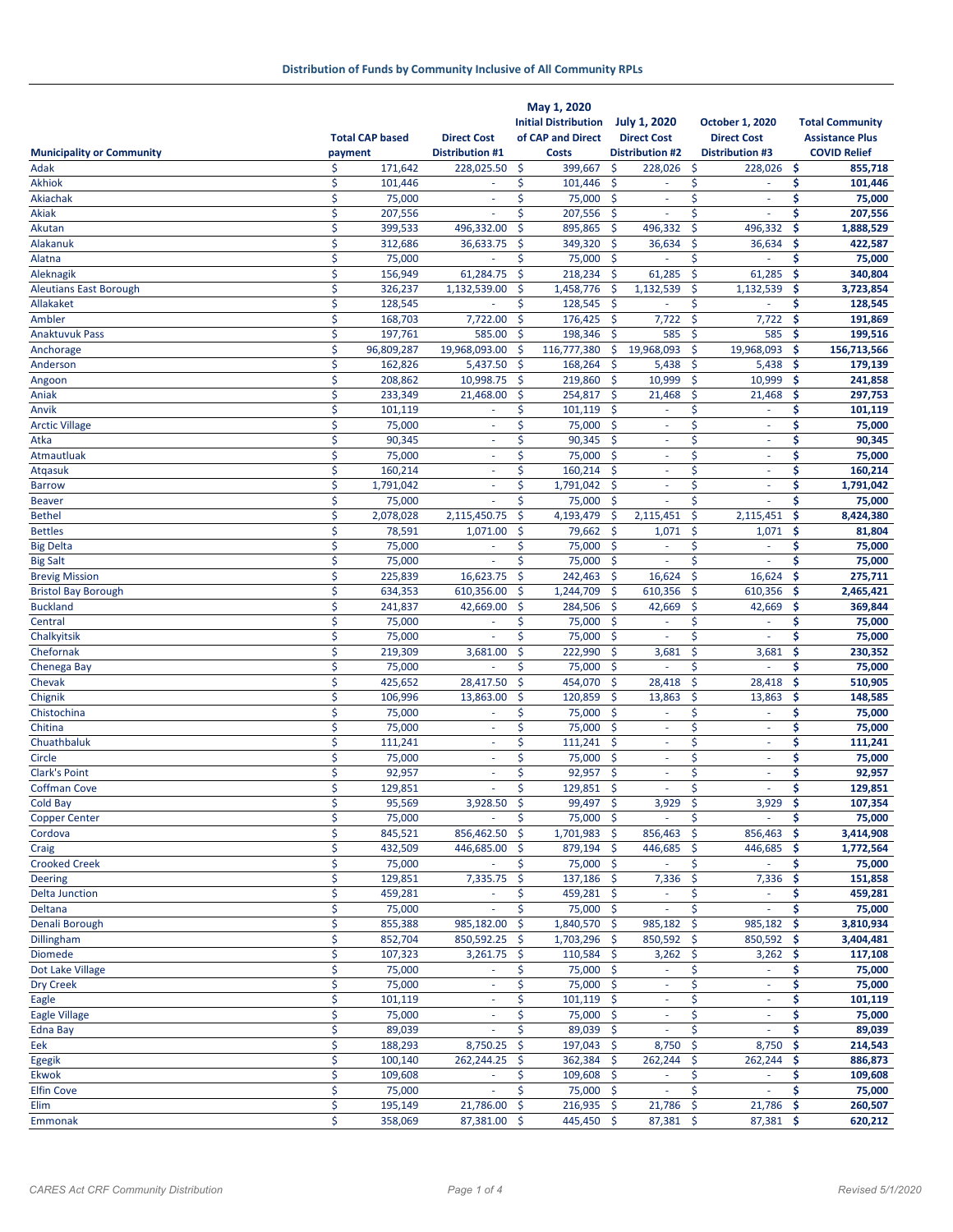|                                     |          | <b>Total CAP based</b> | <b>Direct Cost</b>        | May 1, 2020<br><b>Initial Distribution</b><br>of CAP and Direct |                             | <b>July 1, 2020</b><br><b>Direct Cost</b> | <b>October 1, 2020</b><br><b>Direct Cost</b> |             | <b>Total Community</b><br><b>Assistance Plus</b> |
|-------------------------------------|----------|------------------------|---------------------------|-----------------------------------------------------------------|-----------------------------|-------------------------------------------|----------------------------------------------|-------------|--------------------------------------------------|
| <b>Municipality or Community</b>    | payment  |                        | <b>Distribution #1</b>    | <b>Costs</b>                                                    |                             | <b>Distribution #2</b>                    | <b>Distribution #3</b>                       |             | <b>COVID Relief</b>                              |
| Fairbanks                           | \$       | 10,414,346             | 1,863,597.00              | \$<br>12,277,943                                                | \$                          | 1,863,597 \$                              | 1,863,597                                    | -\$         | 16,005,137                                       |
| <b>Fairbanks North Star Borough</b> | \$       | 21,157,595             | 1,175,601.00              | \$<br>22,333,196                                                | \$                          | 1,175,601                                 | \$<br>1,175,601                              | Ŝ.          | 24,684,398                                       |
| <b>False Pass</b>                   | \$       | 87,733                 | 112,347.75                | $\ddot{\mathsf{S}}$<br>200,081                                  | -\$                         | 112,348                                   | \$<br>112,348                                | \$.         | 424,776                                          |
| <b>Fort Greely</b>                  | \$       | 75,000                 |                           | 75,000 \$<br>\$                                                 |                             | ×.                                        | \$<br>٠                                      | \$          | 75,000                                           |
| <b>Fort Yukon</b>                   | \$       | 251,306                | 36,668.25                 | \$<br>287,974                                                   | \$                          | 36,668                                    | \$<br>36,668                                 | \$          | 361,310                                          |
| Gakona                              | \$       | 75,000                 |                           | Ś<br>75,000                                                     | \$                          |                                           | Ś                                            | \$          | 75,000                                           |
| Galena                              | \$       | 225,186                | 60,124.50                 | \$<br>285,311                                                   | \$                          | 60,125                                    | \$<br>60,125                                 | \$          | 405,560                                          |
| Gambell                             | \$       | 310,727                | 16,832.25                 | 327,559<br>\$                                                   | \$                          | 16,832<br>×,                              | \$<br>16,832                                 | \$          | 361,224                                          |
| Glennallen                          | \$       | 75,000                 | ä,<br>×.                  | \$<br>75,000                                                    | <b>S</b>                    | ×                                         | \$<br>٠<br>Ś<br>ä,                           | \$<br>\$    | 75,000                                           |
| <b>Gold Sand Acres</b><br>Golovin   | \$       | 75,000                 | ä,                        | \$<br>75,000<br>\$                                              | $\mathsf{\mathsf{S}}$       | $\sim$                                    | \$<br>ä,                                     |             | 75,000                                           |
|                                     | \$<br>\$ | 128,218                |                           | 128,218                                                         | \$                          |                                           | \$                                           | \$<br>\$    | 128,218                                          |
| <b>Goodnews Bay</b>                 | \$       | 167,397<br>141,931     | ٠<br>ä,                   | \$<br>167,397<br>\$<br>141,931                                  | \$<br>$\mathsf{\mathsf{S}}$ | ٠<br>ä,                                   | ٠<br>Ś<br>ä,                                 | \$          | 167,397                                          |
| Grayling<br>Gulkana                 | \$       | 75,000                 | ä,                        | \$<br>75,000                                                    | \$                          | ä,                                        | \$                                           | \$          | 141,931<br>75,000                                |
| Gustavus                            | \$       | 255,877                | 125,268.00                | \$<br>381,145                                                   | $\zeta$                     | 125,268                                   | \$<br>125,268                                | \$          | 631,681                                          |
| <b>Haines Borough</b>               | \$       | 1,216,278              | 930,312.75                | \$<br>2,146,591                                                 | \$                          | 930,313                                   | \$<br>930,313                                | \$          | 4,007,216                                        |
| <b>Hollis</b>                       | \$       | 75,000                 | ٠                         | 75,000<br>\$                                                    | -\$                         | ÷,                                        | \$<br>٠                                      | \$          | 75,000                                           |
| <b>Holy Cross</b>                   | \$       | 129,851                | ä,                        | \$<br>129,851                                                   | $\zeta$                     | ä,                                        | Ś                                            | \$          | 129,851                                          |
| Homer                               | \$       | 1,852,096              | 2,015,663.25              | \$<br>3,867,759                                                 | '\$                         | 2,015,663                                 | \$<br>2,015,663                              | \$          | 7,899,085                                        |
| Hoonah                              | \$       | 332,602                | 459,297.00                | $\zeta$<br>791,899                                              | \$                          | 459,297                                   | -\$<br>459,297                               | -\$         | 1,710,493                                        |
| <b>Hooper Bay</b>                   | \$       | 482,135                | 104,211.00                | 586,346<br>\$                                                   | -\$                         | 104,211                                   | -\$<br>104,211                               | -\$         | 794,768                                          |
| Houston                             | \$       | 760,633                | 124,885.50                | \$<br>885,519                                                   | - \$                        | 124,886                                   | \$<br>124,886                                | \$          | 1,135,290                                        |
| <b>Hughes</b>                       | \$       | 108,955                | ÷,                        | \$<br>108,955                                                   | $\zeta$                     | $\sim$                                    | \$                                           | \$          | 108,955                                          |
| Huslia                              | \$       | 176,213                | $\omega$                  | \$<br>176,213 \$                                                |                             | $\overline{\phantom{a}}$                  | \$                                           | \$          | 176,213                                          |
| Hydaburg                            | \$       | 204,944                | 12,288.75                 | \$<br>217,233                                                   | -\$                         | 12,289                                    | \$<br>12,289                                 | \$          | 241,810                                          |
| Hyder                               | \$       | 75,000                 |                           | \$<br>75,000                                                    | $\ddot{\mathsf{S}}$         |                                           | Ś                                            | \$          | 75,000                                           |
| Juneau                              | \$       | 10,903,385             | 14,128,335.00             | \$<br>25,031,720                                                | \$                          | 14,128,335                                | \$<br>14,128,335                             | \$          | 53,288,390                                       |
| Kachemak                            | \$       | 241,837                | ٠                         | \$<br>241,837                                                   | - \$                        | ٠                                         | \$                                           | \$          | 241,837                                          |
| <b>Kake</b>                         | \$       | 271,222                | 49,233.75                 | \$<br>320,455 \$                                                |                             | 49,234                                    | \$<br>49,234                                 | \$          | 418,923                                          |
| Kaktovik                            | \$       | 155,317                | ä,                        | \$<br>155,317                                                   | -\$                         | ×,                                        | \$<br>٠                                      | \$          | 155,317                                          |
| <b>Kaltag</b>                       | \$       | 130,177                | ٠                         | \$<br>130,177                                                   | \$                          | ×                                         | Ś<br>٠                                       | \$          | 130,177                                          |
| Kasaan                              | \$       | 101,446                | ä,                        | \$<br>101,446                                                   | - \$                        | $\sim$                                    | \$<br>٠                                      | \$          | 101,446                                          |
| <b>Kasigluk</b>                     | \$       | 75,000                 |                           | \$<br>75,000                                                    | - \$                        |                                           | \$                                           | \$          | 75,000                                           |
| Kenai                               | \$       | 2,360,117              | 1,780,238.25              | \$<br>4,140,355                                                 | <sup>\$</sup>               | 1,780,238                                 | \$<br>1,780,238                              | \$          | 7,700,832                                        |
| Kenai Peninsula Borough             | \$       | 13,259,348             | 8,066,367.00              | \$<br>21,325,715                                                | -\$                         | 8,066,367                                 | \$<br>8,066,367                              | \$          | 37,458,449                                       |
| <b>Kenny Lake</b>                   | \$       | 75,000                 |                           | Ś<br>75,000                                                     | -\$                         |                                           | Ś                                            | \$          | 75,000                                           |
| Ketchikan                           | \$       | 2,738,195              | 3,181,152.00              | \$<br>5,919,347                                                 | \$                          | 3,181,152                                 | \$<br>3,181,152                              | \$          | 12,281,651                                       |
| Ketchikan Gateway Borough           | \$       | 2,018,980              | 2,793,999.75              | 4,812,980<br>\$                                                 | $\zeta$                     | 2,794,000                                 | \$<br>2,794,000                              | '\$         | 10,400,979                                       |
| Kiana                               | \$       | 212,453                | 6,264.75                  | \$<br>218,718                                                   | -\$                         | 6,265                                     | -\$<br>6,265                                 | -\$         | 231,247                                          |
| <b>King Cove</b>                    | \$       | 375,373                | 523,538.25                | \$<br>898,911                                                   | -\$                         | 523,538                                   | 523,538<br>\$                                | -\$         | 1,945,987                                        |
| Kipnuk                              | \$       | 75,000                 |                           | \$<br>75,000                                                    | -\$                         | ٠                                         | \$                                           | \$          | 75,000                                           |
| Kivalina                            | Ś        | 219,309                | 10,359.75                 | Ś<br>229.669                                                    | Ŝ                           | 10,360                                    | Ś<br>10,360                                  | Ś.          | 250,389                                          |
| Klawock                             | \$       | 328,684                | 194,893.50 \$             | $523,578$ \$                                                    |                             | 194,894 \$                                | 194,894                                      | -\$         | 913,365                                          |
| <b>Klawock Lake</b>                 | \$       | 75,000                 |                           | 75,000 \$<br>\$                                                 |                             | $\omega$                                  | \$                                           | \$.         | 75,000                                           |
| Klukwan                             | \$       | 75,000                 | ÷                         | \$<br>75,000 \$                                                 |                             | $\bar{\phantom{a}}$                       | \$<br>٠                                      | \$          | 75,000                                           |
| Kobuk                               | \$       | 122,015                | 2,247.00                  | $\overline{12}4,262$ \$<br>-\$                                  |                             | $2,247$ \$                                | $2,247$ \$                                   |             | 128,756                                          |
| Kodiak                              | \$       | 2,015,015              | 3,323,962.50              | 5,338,978 \$<br>-\$                                             |                             | $3,323,963$ \$                            | 3,323,963                                    | -\$         | 11,986,903                                       |
| <b>Kodiak Island Borough</b>        | \$       | 2,442,231              | 2,394,662.00              | 4,836,893 \$<br>- \$                                            |                             | 477,804                                   | 477,804<br>-\$                               | -\$         | 5,792,501                                        |
| Koliganek                           | \$       | 75,000                 |                           | 75,000 \$<br>\$                                                 |                             | $\sim$                                    | \$                                           | \$          | 75,000                                           |
| Kongiganak                          | \$       | 75,000                 | ÷.                        | \$<br>75,000 \$                                                 |                             | $\omega$                                  | \$<br>$\mathcal{L}_{\mathcal{A}}$            | \$          | 75,000                                           |
| Kotlik                              | \$       | 288,852                | 38,229.75                 | 327,082 \$<br>-\$                                               |                             | 38,230                                    | -\$<br>38,230                                | \$          | 403,541                                          |
| Kotzebue                            | \$       | 1,093,981              | 695,206.50                | 1,789,188 \$<br>- \$                                            |                             | 695,207                                   | 695,207<br>-\$                               | -\$         | 3,179,601                                        |
| Koyuk                               | \$       | 189,272                | $9,995.25$ \$             | 199,267 \$                                                      |                             | $9,995$ \$                                | 9,995                                        | - \$        | 219,258                                          |
| Kupreanof                           | \$       | 83,815                 | $\sim$                    | 83,815 \$<br>\$                                                 |                             | $\sim$                                    | \$<br>$\sim$                                 | \$.         | 83,815                                           |
| Kwethluk                            | \$       | 342,397                | 26,768.25                 | $\ddot{\mathsf{S}}$<br>369,165 \$                               |                             | 26,768                                    | \$<br>26,768                                 | -\$         | 422,702                                          |
| Kwigillingok                        | \$       | 75,000                 | ä,                        | 75,000 \$<br>\$                                                 |                             | $\overline{\phantom{a}}$                  | \$<br>÷                                      | \$.         | 75,000                                           |
| Lake & Peninsula Borough            | \$       | 749,983                | 499,260.75                | 1,249,244 \$<br>-\$                                             |                             | 499,261                                   | 499,261 \$<br>-\$                            |             | 2,247,765                                        |
| Larsen Bay                          | \$       | 101,119                | 13,105.50                 | $114,225$ \$<br>-\$                                             |                             | 13,106                                    | $13,106$ \$<br>-\$                           |             | 140,436                                          |
| Lower Kalskag                       | \$       | 164,785                | $\sim$<br>$\sim$          | 164,785 \$<br>\$<br>\$                                          |                             | $\sim$<br>$\omega$                        | \$<br>$\sim$<br>Ś<br>ä,                      | \$<br>\$    | 164,785                                          |
| <b>Manley Hot Springs</b>           | \$<br>\$ | 75,000<br>240,858      |                           | 75,000 \$<br>266,844 \$                                         |                             |                                           |                                              |             | 75,000<br>318,816                                |
| Manokotak<br>Marshall               | \$       | 217,677                | 25,986.00<br>23,878.50 \$ | -\$<br>$241,555$ \$                                             |                             | 25,986<br>23,879 \$                       | -\$<br>25,986<br>23,879                      | -\$<br>- \$ | 289,312                                          |
| Matanuska-Susitna Borough           | \$       | 29,517,590             | 2,838,294.00              | 32,355,884 \$<br>-\$                                            |                             | 2,838,294 \$                              | 2,838,294 \$                                 |             | 38,032,472                                       |
| <b>McCarthy</b>                     | \$       | 75,000                 |                           | \$<br>75,000 \$                                                 |                             |                                           | \$                                           | \$          | 75,000                                           |
| <b>McGrath</b>                      | \$       | 176,213                | 2,714.25                  | 178,927 \$<br>-\$                                               |                             | $2,714$ \$                                | $2,714$ \$                                   |             | 184,355                                          |
|                                     |          |                        |                           |                                                                 |                             |                                           |                                              |             |                                                  |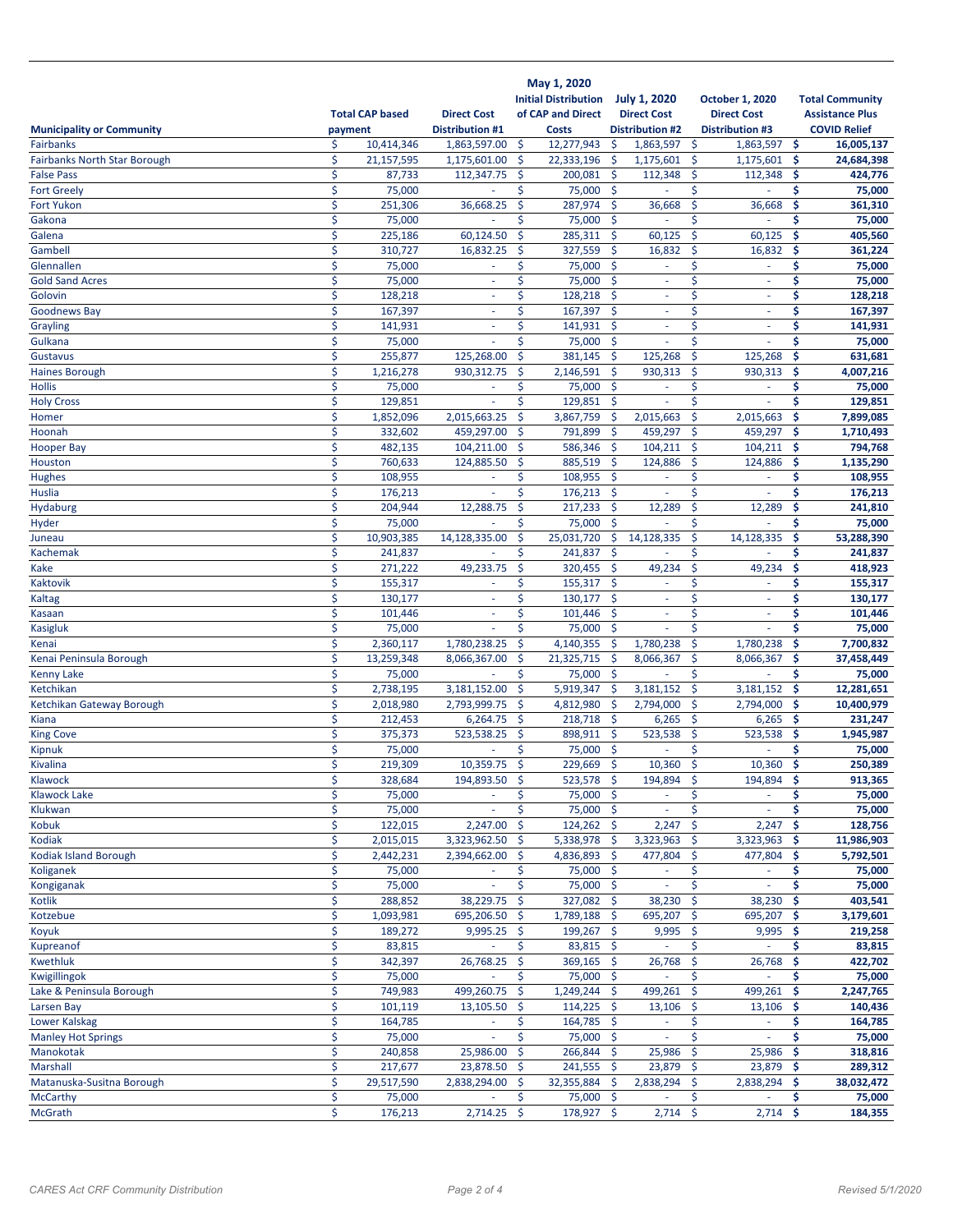|                                     |          | <b>Total CAP based</b> | <b>Direct Cost</b>       |               | May 1, 2020<br><b>Initial Distribution</b><br>of CAP and Direct |                     | <b>July 1, 2020</b><br><b>Direct Cost</b> |                           | <b>October 1, 2020</b><br><b>Direct Cost</b> |            | <b>Total Community</b><br><b>Assistance Plus</b> |
|-------------------------------------|----------|------------------------|--------------------------|---------------|-----------------------------------------------------------------|---------------------|-------------------------------------------|---------------------------|----------------------------------------------|------------|--------------------------------------------------|
| <b>Municipality or Community</b>    | payment  |                        | <b>Distribution #1</b>   |               | <b>Costs</b>                                                    |                     | <b>Distribution #2</b>                    |                           | <b>Distribution #3</b>                       |            | <b>COVID Relief</b>                              |
| Mekoryuk                            | \$       | 147,808                | 11,166.75                | \$            | 158,974                                                         | \$                  | 11,167                                    | \$                        | 11,167                                       | \$         | 181,308                                          |
| Mentasta                            | \$       | 75,000                 |                          | \$            | 75,000                                                          | $\ddot{\mathsf{S}}$ |                                           | \$                        |                                              | \$         | 75,000                                           |
| Metlakatla<br>Minto                 | \$<br>\$ | 531,436<br>75,000      | $\overline{\phantom{a}}$ | \$<br>\$      | 531,436 \$<br>75,000                                            | -\$                 | $\sim$<br>$\sim$                          | \$<br>\$                  | $\sim$                                       | \$<br>\$   | 531,436<br>75,000                                |
| <b>Mountain Village</b>             | \$       | 337,500                | 38,643.75                | \$            | 376,143                                                         | $\zeta$             | 38,644                                    | \$                        | 38,644                                       | \$         | 453,431                                          |
| Municipality of Skagway             | \$       | 671,012                | 2,268,006.75             | \$            | 2,939,019                                                       | \$                  | 2,268,007                                 | \$                        | 2,268,007                                    | \$         | 7,475,032                                        |
| <b>Napakiak</b>                     | \$       | 187,313                | 18,785.25                | \$            | 206,098                                                         | \$                  | 18,785                                    | \$                        | 18,785                                       | \$         | 243,669                                          |
| Napaskiak                           | \$       | 216,371                | 4,820.25                 | $\zeta$       | 221,191                                                         | -\$                 | 4,820                                     | \$                        | 4,820                                        | \$         | 230,832                                          |
| Naukati Bay                         | \$       | 75,000                 | ٠                        | \$            | 75,000                                                          | \$                  | ä,                                        | \$                        | ÷.                                           | \$         | 75,000                                           |
| Nelchina/Mendeltna                  | \$       | 75,000                 |                          | \$            | 75,000                                                          | $\zeta$             | ä,                                        | Ś                         |                                              | \$         | 75,000                                           |
| Nenana                              | \$       | 193,517                | 23,569.50                | \$            | 217,086                                                         | \$                  | 23,570                                    | \$                        | 23,570                                       | \$         | 264,225                                          |
| <b>New Stuyahok</b>                 | \$       | 236,940                | ٠                        | \$            | 236,940                                                         | -\$                 | ٠                                         | \$                        | ÷                                            | \$         | 236,940                                          |
| Newhalen                            | \$       | 144,869                | $\blacksquare$           | \$            | 144,869                                                         | <b>S</b>            | ÷.                                        | \$                        | $\sim$                                       | \$         | 144,869                                          |
| Newtok                              | \$       | 75,000                 | ä,                       | \$            | 75,000                                                          | -\$                 | ä,                                        | \$                        | ä,                                           | \$         | 75,000                                           |
| Nightmute                           | \$       | 173,274                | 192.00                   | \$            | 173,466                                                         | -\$                 | 192                                       | \$                        | 192                                          | \$         | 173,850                                          |
| Nikolai                             | \$       | 104,711                |                          | \$            | 104,711                                                         | -\$                 | ä,                                        | \$                        |                                              | Ś          | 104,711                                          |
| Nome                                | \$       | 1,270,613              | 1,469,486.25             | \$            | 2,740,100                                                       | -\$                 | 1,469,486                                 | \$                        | 1,469,486                                    | \$         | 5,679,072                                        |
| Nondalton                           | \$       | 117,117                | 68.25                    | \$            | 117,186                                                         | -\$                 | 68                                        | \$                        | 68                                           | \$         | 117,322                                          |
| Noorvik                             | \$       | 280,363                | 29,010.75                | \$            | 309,374                                                         | -\$                 | 29,011                                    | \$                        | 29,011                                       | \$         | 367,396                                          |
| <b>North Pole</b>                   | \$       | 760,960                | 1,101,006.75             | $\zeta$       | 1,861,966                                                       | -\$                 | 1,101,007                                 | \$                        | 1,101,007                                    | \$         | 4,063,980                                        |
| North Slope Borough                 | \$       | 1,242,909              | 1,282,868.00             | \$            | 2,525,777                                                       | -\$                 | $\omega$                                  | \$                        | $\sim$                                       | \$         | 2,525,777                                        |
| Northway                            | \$       | 75,000                 |                          | \$            | 75,000                                                          | -\$                 | ä,                                        | \$                        | ä,                                           | \$         | 75,000                                           |
| Northwest Arctic Borough            | \$       | 625,630                | 3,066,077.50             | \$            | 3,691,707                                                       | \$                  | 192,917                                   | \$                        | 192,917                                      | \$         | 4,077,540                                        |
| <b>Nulato</b>                       | \$       | 142,257<br>a,          |                          | \$            | 142,257 \$                                                      |                     | ÷                                         | \$                        | ä,                                           | \$         | 142,257                                          |
| <b>Nuigsut</b>                      | \$<br>\$ | 148,461                | 52,086.00<br>5,674.50    | $\zeta$<br>\$ | 52,086<br>154,135                                               | -\$<br>-\$          | 52,086<br>5,675                           | \$<br>\$                  | 52,086                                       | \$<br>\$   | 156,258<br>165,484                               |
| Nunam Iqua<br>Nunapitchuk           | \$       | 286,240                |                          | \$            | 286,240                                                         | -\$                 | ä,                                        | \$                        | 5,675                                        | \$         | 286,240                                          |
| Old Harbor                          | \$       | 148,134                | 7,604.25                 | $\zeta$       | 155,738                                                         | - \$                | 7,604                                     | \$                        | 7,604                                        | \$         | 170,947                                          |
| Ouzinkie                            | \$       | 125,280                | 1,683.00                 | -\$           | 126,963                                                         | -\$                 | 1,683                                     | $\ddot{\mathsf{s}}$       | 1,683                                        | -\$        | 130,329                                          |
| Palmer                              | \$       | 2,106,759              | 1,819,929.00             | -\$           | 3,926,688                                                       | -\$                 | 1,819,929                                 | <b>S</b>                  | 1,819,929                                    | -\$        | 7,566,546                                        |
| Pelican                             | \$       | 97,201                 | 11,357.25                | \$            | 108,559                                                         | \$                  | 11,357                                    | $\ddot{\mathsf{s}}$       | 11,357                                       | -\$        | 131,273                                          |
| Petersburg Borough                  | \$       | 1,335,306              | 881,196.00               | -\$           | 2,216,502                                                       | -\$                 | 881,196                                   | $\ddot{\mathsf{s}}$       | 881,196                                      | \$.        | 3,978,894                                        |
| <b>Pilot Point</b>                  | \$       | ٠                      | 270,127.25               | \$            | 270,127                                                         | -\$                 | 270,127                                   | $\ddot{\mathsf{s}}$       | 270,127                                      | -\$        | 810,382                                          |
| <b>Pilot Station</b>                | \$       | 283,955                | 28,656.00                | \$            | 312,611                                                         | -\$                 | 28,656                                    | \$                        | 28,656                                       | \$         | 369,923                                          |
| Pitka's Point                       | \$       | 75,000                 |                          | \$            | 75,000                                                          | -\$                 | ä,                                        | \$                        | ä,                                           | \$         | 75,000                                           |
| <b>Point Baker</b>                  | \$       | 75,000                 |                          | \$            | 75,000                                                          | -\$                 |                                           | Ś                         |                                              | \$         | 75,000                                           |
| Point Hope                          | \$       | 319,542                | 40,605.00                | \$            | 360,147                                                         | -\$                 | 40,605                                    | \$                        | 40,605                                       | \$         | 441,357                                          |
| <b>Port Alexander</b>               | \$       | 92,957                 | 5,610.00                 | \$            | 98,567                                                          | -\$                 | 5,610                                     | \$                        | 5,610                                        | \$         | 109,787                                          |
| Port Heiden                         | \$       | 113,853                |                          | \$            | 113,853                                                         | \$                  | ä,                                        | \$                        |                                              | \$         | 113,853                                          |
| <b>Port Lions</b>                   | \$       | 121,362                | ä,                       | \$            | 121,362                                                         | -\$                 | ä,                                        | \$                        |                                              | \$         | 121,362                                          |
| <b>Port Protection</b>              | \$       | 75,000                 |                          | \$            | 75,000 \$                                                       |                     | ٠                                         | \$                        |                                              | \$         | 75,000                                           |
| Quinhagak                           | Ś        | 318,889                | 32,535.00                | Ś             | 351,424                                                         | <b>S</b>            | 32,535                                    | Ś                         | 32,535                                       | Ś          | 416,494                                          |
| Rampart                             | \$       | 75,000                 | ÷                        | \$            | 75,000 \$                                                       |                     | $\sim$                                    | \$                        | ×                                            | \$         | 75,000                                           |
| Ruby                                | \$       | 129,851                |                          | \$            | 129,851 \$                                                      |                     |                                           | \$                        |                                              | \$         | 129,851                                          |
| <b>Russian Mission</b>              | \$       | 186,007                | 30,938.25                | -\$           | 216,946 \$                                                      |                     | 30,938                                    | -\$                       | 30,938                                       | -\$        | 278,822                                          |
| <b>Saint George</b><br>Saint Mary's | \$<br>\$ | 97,201<br>259,794      | ÷<br>42,424.50           | \$<br>-\$     | 97,201 \$<br>302,219 \$                                         |                     | $\sim$<br>42,425                          | \$<br>$\ddot{\mathsf{s}}$ | ÷<br>42,425                                  | \$.<br>-\$ | 97,201<br>387,068                                |
| Saint Michael                       | \$       | 204,944                | 31,056.00 \$             |               | 236,000 \$                                                      |                     | $31,056$ \$                               |                           | 31,056                                       | -\$        | 298,112                                          |
| <b>Saint Paul</b>                   | \$       | 202,332                | 365,979.00 \$            |               | 568,311 \$                                                      |                     | 365,979 \$                                |                           | 365,979                                      | - \$       | 1,300,269                                        |
| Sand Point                          | \$       | 372,434                | 303,938.25 \$            |               | 676,372 \$                                                      |                     | 303,938 \$                                |                           | 303,938 \$                                   |            | 1,284,249                                        |
| Savoonga                            | \$       | 320,195                | 22,500.00 \$             |               | 342,695 \$                                                      |                     | 22,500 \$                                 |                           | 22,500                                       | -\$        | 387,695                                          |
| Saxman                              | \$       | 212,453                | 26,889.00 \$             |               | 239,342 \$                                                      |                     | 26,889                                    | - \$                      | 26,889                                       | -\$        | 293,120                                          |
| <b>Scammon Bay</b>                  | \$       | 270,242                | 36,946.50 \$             |               | 307,189 \$                                                      |                     | 36,947 \$                                 |                           | 36,947 \$                                    |            | 381,082                                          |
| Selawik                             | \$       | 350,886                | $39,552.75$ \$           |               | 390,438 \$                                                      |                     | 39,553 \$                                 |                           | 39,553                                       | -\$        | 469,544                                          |
| Seldovia                            | \$       | 146,828                | 36,184.50 \$             |               | 183,013 \$                                                      |                     | 36,185 \$                                 |                           | $36,185$ \$                                  |            | 255,382                                          |
| Seward                              | \$       | 918,655                | 1,470,625.50             | -\$           | 2,389,281 \$                                                    |                     | 1,470,626 \$                              |                           | 1,470,626                                    | - \$       | 5,330,532                                        |
| Shageluk                            | \$       | 102,425                |                          | \$            | 102,425 \$                                                      |                     |                                           | \$                        |                                              | \$         | 102,425                                          |
| Shaktoolik                          | \$       | 164,785                | 21,759.00 \$             |               | 186,544 \$                                                      |                     | 21,759                                    | -\$                       | 21,759                                       | \$         | 230,062                                          |
| Shishmaref                          | \$       | 270,242                | 18,686.25                | -\$           | 288,928 \$                                                      |                     | 18,686                                    | -\$                       | 18,686                                       | -\$        | 326,301                                          |
| Shungnak                            | \$       | 164,459                | 6,374.25                 | \$            | 170,833 \$                                                      |                     | 6,374                                     | \$                        | 6,374                                        | -\$        | 183,582                                          |
| <b>Silver Springs</b>               | \$       | 75,000                 | ä,                       | \$            | 75,000 \$                                                       |                     | ÷                                         | \$                        | ÷.                                           | \$         | 75,000                                           |
| Sitka                               | \$       | 3,199,808              | 3,619,281.75             | $\zeta$       | 6,819,090 \$                                                    |                     | 3,619,282                                 | \$                        | 3,619,282                                    | -\$        | 14,057,653                                       |
| Slana                               | \$       | 75,000                 | $\omega$                 | \$            | 75,000 \$                                                       |                     | $\omega$                                  | \$                        | $\omega$                                     | \$         | 75,000                                           |
| Sleetmute                           | \$       | 75,000                 | $\blacksquare$           | \$            | 75,000 \$                                                       |                     | $\overline{\phantom{a}}$                  | \$                        | $\sim$                                       | \$         | 75,000                                           |
| Soldotna                            | \$       | 1,487,731              | 1,962,861.75             | \$            | 3,450,592 \$                                                    |                     | 1,962,862                                 | -\$                       | 1,962,862 \$                                 |            | 7,376,316                                        |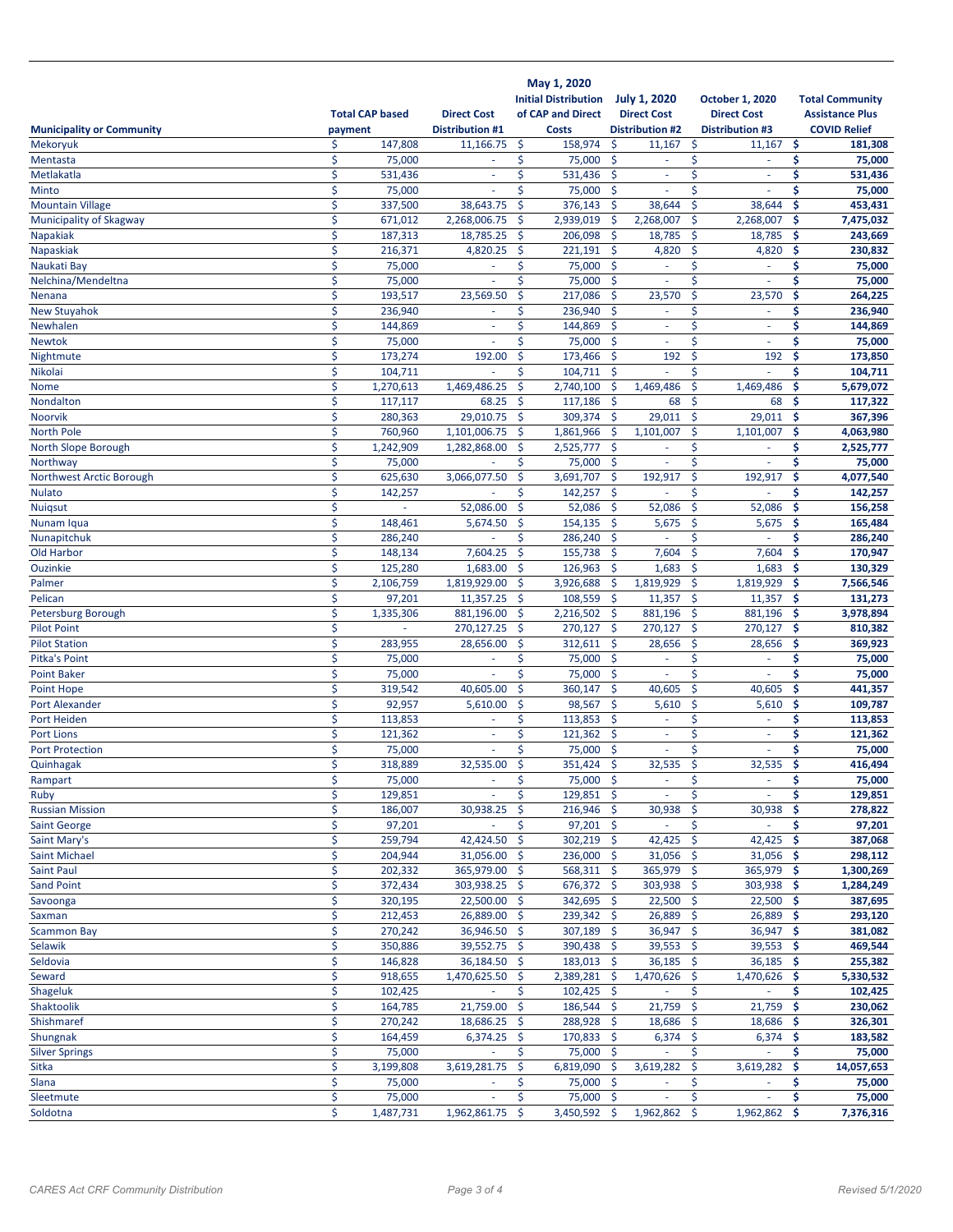|                                  |         | <b>Total CAP based</b> | <b>Direct Cost</b>     |                       | May 1, 2020<br><b>Initial Distribution</b><br>of CAP and Direct |                    | <b>July 1, 2020</b><br><b>Direct Cost</b> |                    | October 1, 2020<br><b>Direct Cost</b> |                     | <b>Total Community</b><br><b>Assistance Plus</b> |
|----------------------------------|---------|------------------------|------------------------|-----------------------|-----------------------------------------------------------------|--------------------|-------------------------------------------|--------------------|---------------------------------------|---------------------|--------------------------------------------------|
| <b>Municipality or Community</b> | payment |                        | <b>Distribution #1</b> |                       | <b>Costs</b>                                                    |                    | <b>Distribution #2</b>                    |                    | <b>Distribution #3</b>                |                     | <b>COVID Relief</b>                              |
| <b>Stebbins</b>                  | \$      | 285,914                | 22,680.75              | $\mathsf{\hat{S}}$    | 308,595                                                         | Ŝ.                 | 22,681                                    | $\mathsf{\hat{S}}$ | 22,681                                | \$.                 | 353,956                                          |
| <b>Stevens Village</b>           | \$      | 75,000                 | ä,                     | \$                    | 75,000                                                          | $\mathsf{S}$       | ÷.                                        | \$                 | ×.                                    | \$                  | 75,000                                           |
| <b>Stony River</b>               | \$      | 75,000                 | ٠                      | \$                    | 75,000 \$                                                       |                    | $\sim$                                    | \$                 | ٠                                     | \$                  | 75,000                                           |
| <b>Takotna</b>                   | \$      | 75,000                 |                        | \$                    | 75,000                                                          | -\$                |                                           | \$                 | ÷,                                    | \$                  | 75,000                                           |
| <b>Tanacross</b>                 | \$      | 75,000                 |                        | \$                    | 75,000                                                          | $\mathsf{\hat{S}}$ | ×                                         | \$                 |                                       | \$                  | 75,000                                           |
| <b>Tanana</b>                    | \$      | 141,604                | 5,942.25               | $\mathsf{\hat{S}}$    | 147,547                                                         | -Ś                 | 5,942                                     | \$                 | 5,942                                 | $\ddot{\mathsf{s}}$ | 159,431                                          |
| <b>Tatitlek</b>                  | \$      | 75,000                 |                        | \$                    | 75,000                                                          | -\$                |                                           | \$                 |                                       | \$                  | 75,000                                           |
| <b>Tazlina</b>                   | \$      | 75,000                 |                        | Ś.                    | 75,000                                                          | $\mathsf{\hat{S}}$ |                                           | Ś                  |                                       | \$                  | 75,000                                           |
| <b>Teller</b>                    | \$      | 152,379                | 20,833.50              | Ś                     | 173,212                                                         | -Ś                 | 20,834                                    | \$                 | 20,834                                | Ś                   | 214,879                                          |
| <b>Tenakee Springs</b>           | \$      | 122,015                | 3,330.75               | '\$                   | 125,346                                                         | -Ś                 | 3,331                                     | \$                 | 3,331                                 | \$                  | 132,007                                          |
| Tetlin                           | Ś       | 75,000                 |                        | \$                    | 75,000                                                          | -\$                | ×,                                        | Ś                  | ä,                                    | Ś                   | 75,000                                           |
| <b>Thorne Bay</b>                | \$      | 246,082                | 109,259.25             | Ś                     | 355,341                                                         | -\$                | 109,259                                   | Ś                  | 109,259                               | \$                  | 573,860                                          |
| <b>Togiak</b>                    | \$      | 368,843                | 68,679.00              | $\mathsf{\mathsf{S}}$ | 437,522                                                         | -Ś                 | 68,679                                    | \$                 | 68,679                                | \$                  | 574,880                                          |
| <b>Tok</b>                       | \$      | 75,000                 | ä,                     | \$                    | 75,000                                                          | -\$                | ×.                                        | \$                 |                                       | \$                  | 75,000                                           |
| <b>Toksook Bay</b>               | \$      | 297,994                | 5,566.50               | \$                    | 303,560                                                         | -\$                | 5,567                                     | \$                 | 5,567                                 | \$                  | 314,693                                          |
| Tolsona                          | \$      | 75,000                 | ٠                      | \$                    | 75,000                                                          | $\mathsf{S}$       | ×                                         | \$                 | ä,                                    | \$                  | 75,000                                           |
| Tuluksak                         | \$      | 75,000                 | ä,                     | \$                    | 75,000                                                          | $\mathsf{S}$       | ä,                                        | \$                 | ä,                                    | \$                  | 75,000                                           |
| <b>Tuntutuliak</b>               | \$      | 75,000                 | ×.                     | \$                    | 75,000                                                          | -\$                | ÷.                                        | \$                 | ä,                                    | \$                  | 75,000                                           |
| <b>Tununak</b>                   | \$      | 75,000                 | ×.                     | \$                    | 75,000                                                          | -Ś                 | ÷.                                        | \$                 | ×.                                    | \$                  | 75,000                                           |
| <b>Twin Hills</b>                | \$      | 75,000                 |                        | \$                    | 75,000 \$                                                       |                    |                                           | Ś                  |                                       | \$                  | 75,000                                           |
| Unalakleet                       | \$      | 310,727                | 108,015.00             | Ś                     | 418,742 \$                                                      |                    | 108,015                                   | $\mathsf{\hat{S}}$ | 108,015                               | \$                  | 634,772                                          |
| Unalaska                         | \$      | 1,489,690              | 3,988,087.50           | \$                    | 5,477,777                                                       | -Ś                 | 3,988,088                                 | \$                 | 3,988,088                             | \$                  | 13,453,952                                       |
| <b>Upper Kalskag</b>             | \$      | 149,114                |                        | \$                    | 149,114                                                         | -\$                |                                           | \$                 |                                       | \$                  | 149,114                                          |
| Valdez                           | \$      | 1,349,298              | 112,433.25             | $\mathsf{\hat{S}}$    | 1,461,731                                                       | -\$                | 112,433                                   | \$                 | 112,433                               | $\ddot{\mathsf{s}}$ | 1,686,598                                        |
| Venetie                          | \$      | 75,000                 |                        | \$                    | 75,000                                                          | $\mathsf{S}$       |                                           | \$                 |                                       | \$                  | 75,000                                           |
| Wainwright                       | \$      | 256,203                |                        | Ś                     | 256,203                                                         | -Ś                 |                                           | Ś                  |                                       | Ś                   | 256,203                                          |
| Wales                            | \$      | 128,871                | 4,869.75               | \$                    | 133,741                                                         | -\$                | 4,870                                     | \$                 | 4,870                                 | \$                  | 143,480                                          |
| Wasilla                          | \$      | 2,948,455              | 5,247,480.75           | '\$                   | 8,195,936                                                       | -\$                | 5,247,481                                 | \$                 | 5,247,481                             | Ŝ.                  | 18,690,898                                       |
| <b>Whale Pass</b>                | \$      | 93,610                 |                        | \$                    | 93,610 \$                                                       |                    |                                           | \$                 |                                       | \$                  | 93,610                                           |
| <b>White Mountain</b>            | Ś       | 138,339                | 5,019.75               | Ś                     | 143,359                                                         | -Ś                 | 5,020                                     | $\zeta$            | 5,020                                 | \$                  | 153,399                                          |
| Whitestone                       | \$      | 75,000                 |                        | \$                    | 75,000                                                          | -\$                | ×.                                        | \$                 |                                       | \$                  | 75,000                                           |
| Whittier                         | \$      | 154,991                | 249,312.75             | $\mathsf{\hat{S}}$    | 404,303                                                         | -\$                | 249,313                                   | \$                 | 249,313                               | \$                  | 902,929                                          |
| Wrangell                         | \$      | 1,167,069              | 894,678.00             | Ŝ.                    | 2,061,747                                                       | -Ś                 | 894,678                                   | Ŝ.                 | 894,678                               | Ŝ.                  | 3,851,103                                        |
| Yakutat                          | \$      | 470,755                | 369,701.25             | Ŝ.                    | 840,457                                                         | <b>S</b>           | 369,701                                   | Ŝ.                 | 369,701                               | Ŝ.                  | 1,579,859                                        |
| <b>Total</b>                     | Ś       | 257,548,754            | 107,723,302.00         | Ś                     | 365,272,056                                                     |                    | \$101,650,415                             | Ŝ.                 | 101,650,415                           | Ŝ.                  | 568,572,886                                      |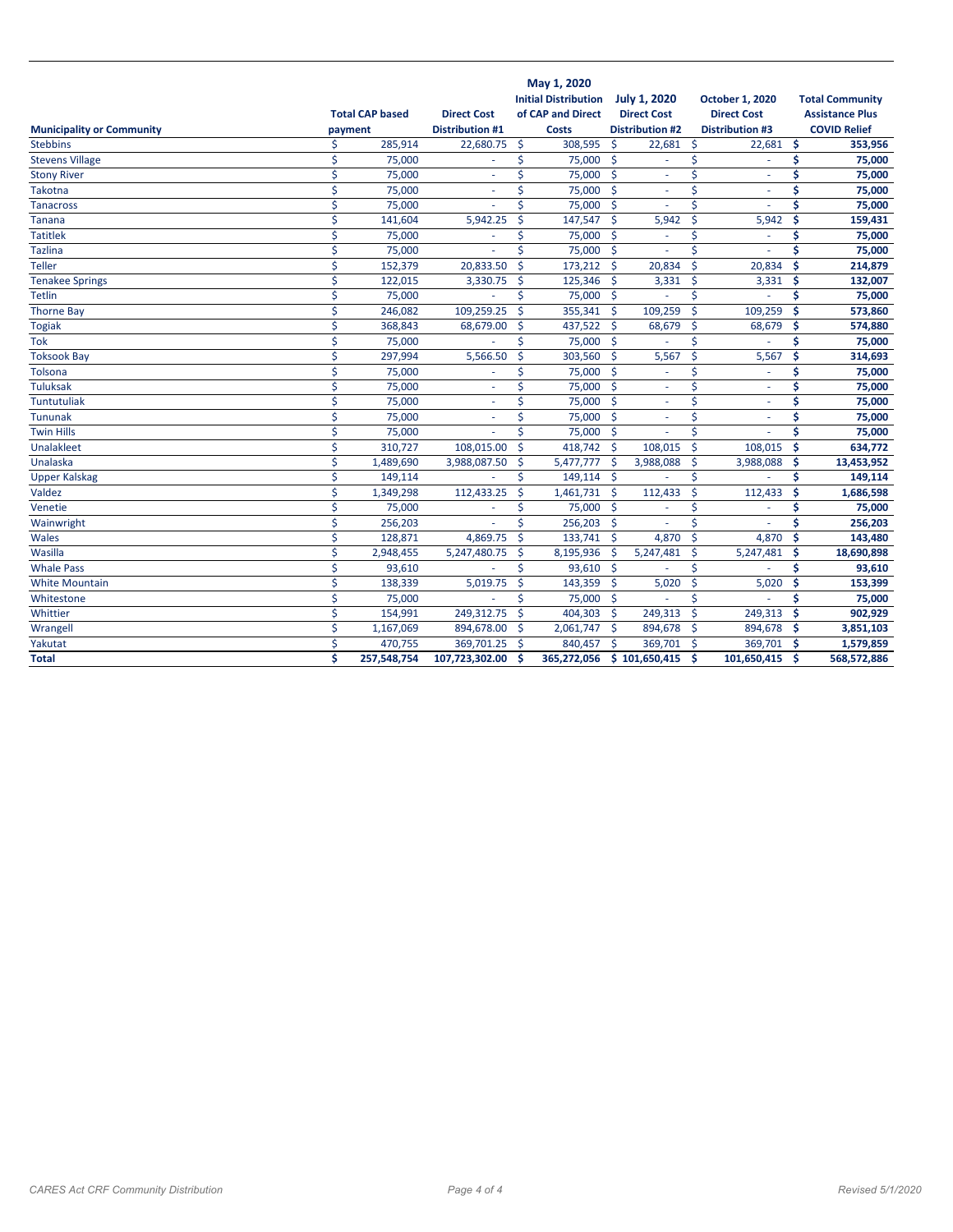## **Department of Commerce, Community, and Economic Development Executive Administration Commissioner's Office**

| <b>Subject of RPL:</b> State of Alaska COVID-19<br><b>Small Business Relief</b>         | $ADN/RPL$ #: 08-2020-0251                                                                                                                                 |
|-----------------------------------------------------------------------------------------|-----------------------------------------------------------------------------------------------------------------------------------------------------------|
| <b>Amount requested: \$290,000,000</b>                                                  | <b>Appropriation Authority:</b> Sec. 1 Ch 1 FSSLA<br>2019 Pg 5 Ln 10 (Commissioner's Office)<br>Sec 1 Ch 8 SLA 2020 Pg 4 Ln 25 (Commissioner's<br>Office) |
| <b>Funding source:</b> Federal Receipts (1002)<br>FY2020 Operating and FY2021 Operating | <b>Statutory Authority:</b> AS 44.88, AS 44.33.020(35)                                                                                                    |

# **PURPOSE**

Federal authorization is required to expend increased federal revenues.

On March 27, 2020, Congress passed the federal act known as the Coronavirus Aid, Relief, and Economic Security Act (CARES Act). Section 601 of this Act established the Coronavirus Relief Fund (CRF) with the stated purpose of distributing \$150,000,000,000 to states for, "necessary expenditures incurred due to the public health emergency with respect to the Coronavirus Disease 2019 (COVID-19)".

Alaska has received \$1,250,000,000 from this fund and will direct \$290,000,000 toward small business relief programs.

An estimated \$750,000 for the Alaska Regional Development Organizations (ARDORs) to provide technical assistance to regional businesses in applying for and obtaining access to funding. One development organization per region currently unrepresented by an ARDOR may qualify for funding under this program upon entering an agreement to meet both the standard and COVID-19 specific reporting requirements of the ARDOR program.

The ARDORs provide regional expertise in economic development and are well positioned to provide local businesses information about funding opportunities and technical support needed to broaden access to those funding opportunities. The \$750,000 proposed would be equally distributed across the ARDORs and, in areas of the state not covered by an existing ARDOR, additional qualified entities to bolster their outreach and support resources to regional businesses. As of FY17, the State of Alaska does not provide operating funding to ARDORs. This RPL would provide a grant to ARDORS for a temporary increase in activities in direct response to the Coronavirus public health pandemic.

The remainder of the small business relief funding, estimated to be \$289,250,000, is designated for the AK CARES Funding Program ("AK CARES"). AK CARES is an essential part of the State's expedited economic response to COVID-19, providing grants at the direction of the Department of Commerce, Community and Economic Development (DCCED) to qualifying Alaska small businesses utilizing a third-party processor in order to rapidly review applications, distribute funding, and provide the necessary reporting. It is estimated that a processor will be able to verify applications and distribute funding at a rate of \$150,000,000 per month. The DCCED will transfer funds, through AIDEA, to the contractor. The first transfer will be in the amount of \$37.5 million with additional weekly disbursements based on actual applications approved.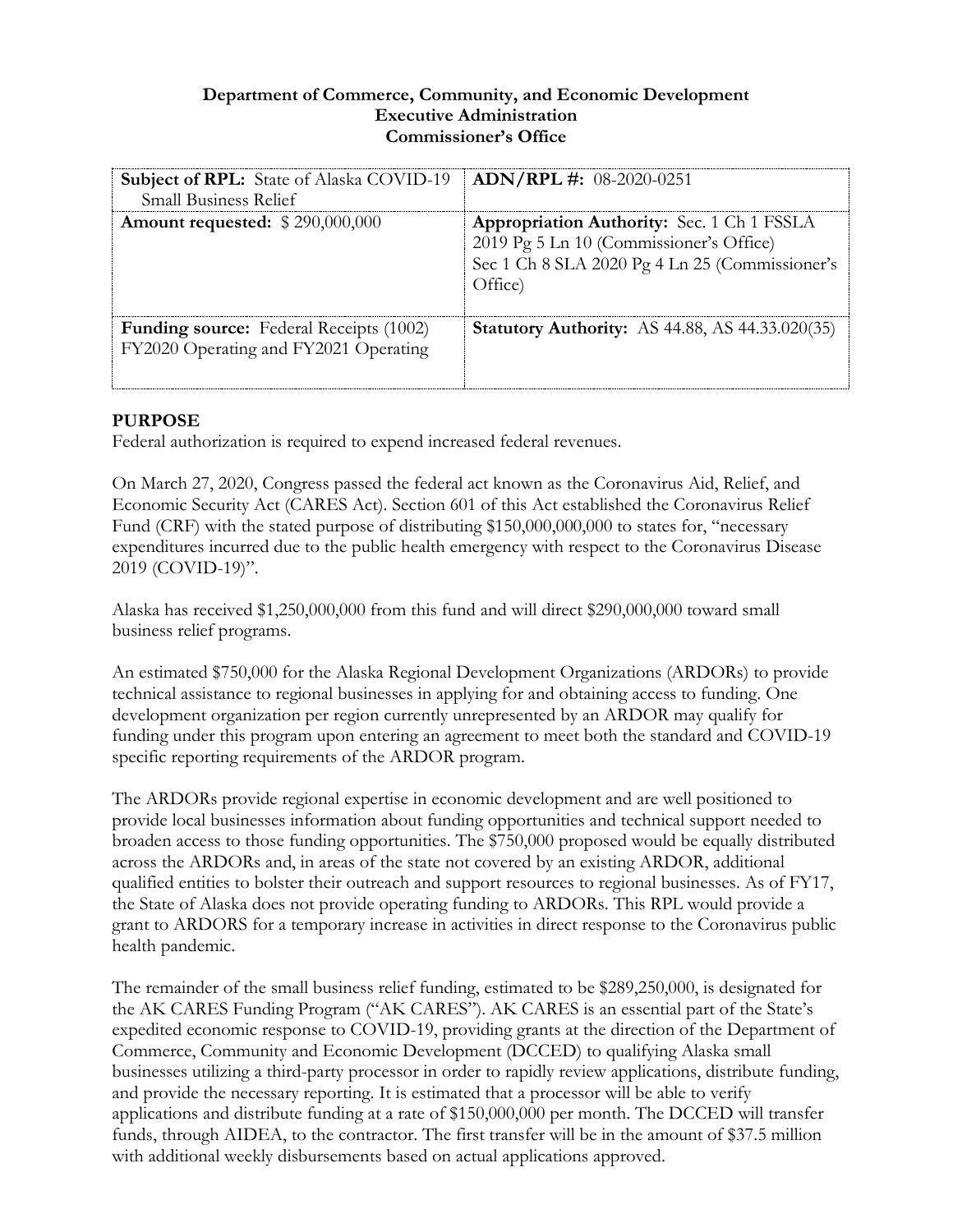RPL# 08-2020-0251 Page 2

The DCCED estimates that there are over 10,000 small businesses in Alaska that were unable to obtain Small Business Administration (SBA) Payroll Protection Program (PPP) loans before funding ran out on April 16, 2020. With the second tranche of funding to the PPP program, that number is anticipated to be closer to 5,000 – 7,000, primarily small to micro businesses with fewer than 50 employees. Through DCCED and AIDEA's outreach to Alaska small businesses, DCCED estimates an average funding need by these businesses between \$30,000 and \$50,000.

AK CARES is being established in AIDEA, as a conduit for DCCED to provide a granting program utilizing the CRF distribution to small businesses. DCCED and AIDEA do not have the capacity to quickly retain and train staff or establish the necessary systems to operate a program with the anticipated volume of applicants expediently without contracting with an Alaska financial institution. An RFP will be put out for financial institution partner(s) to support the program per the terms detailed in the attachment to this RPL.

The third-party contractor(s) will ensure that funding distributed through these DCCED directed grants comply with all State and Federal guidelines on use of the CRF. Any CRF funding received by AIDEA through DCCED for AK CARES will comply with the federal CRF guidelines and will not be used by AIDEA for any other purposes.

Subject to the availability of funding and the order of applications received, AK CARES will make DCCED directed grants of between \$5,000 and \$100,000 to all licensed and eligible Alaska small businesses established prior to March 11, 2020 who have had business impacted by COVID-19. For purposes of this program, small businesses are defined as those with 50 full time equivalent employees or less. Businesses that have secured an Economic Injury Disaster Loan, PPP loan, or other federal program funding made available directly to small businesses under the Cares Act do not qualify. Up to 20 percent (but not limited to) of the funding is designated for rural communities (defined as a population of 5,000 or less). The amount of the DCCED directed grant is based upon an application for funding for (i) defined eligible expenses incurred by the applicant business during the period from March 11, 2020 to the application date plus (ii) defined eligible expenses certified to be incurred over the next eight weeks by the applicant business to re-staff/re-open.

# **PREVIOUS LEGISLATIVE CONSIDERATION**

The Legislature has not considered a federal appropriation for contingency items. There are no previous RPLs for this activity.

# **TIMING ISSUES**

The CARES Act was passed by Congress and signed into law on March 27, 2020. The Alaska State Legislature recessed on March 29, 2020. Given the timing of the CARES Act and passage of the FY21 Budget, the Governor's Office did not have enough information to request an appropriation during the current legislative process.

This RPL has been revised based on federal guidance released subsequent to the original RPL and to incorporate program detail that was not previously developed. The amount, statutory reference, appropriation authority, and distribution method have been updated.

Agency Contact: Micaela Fowler, Administrative Services Director, 907-465-2506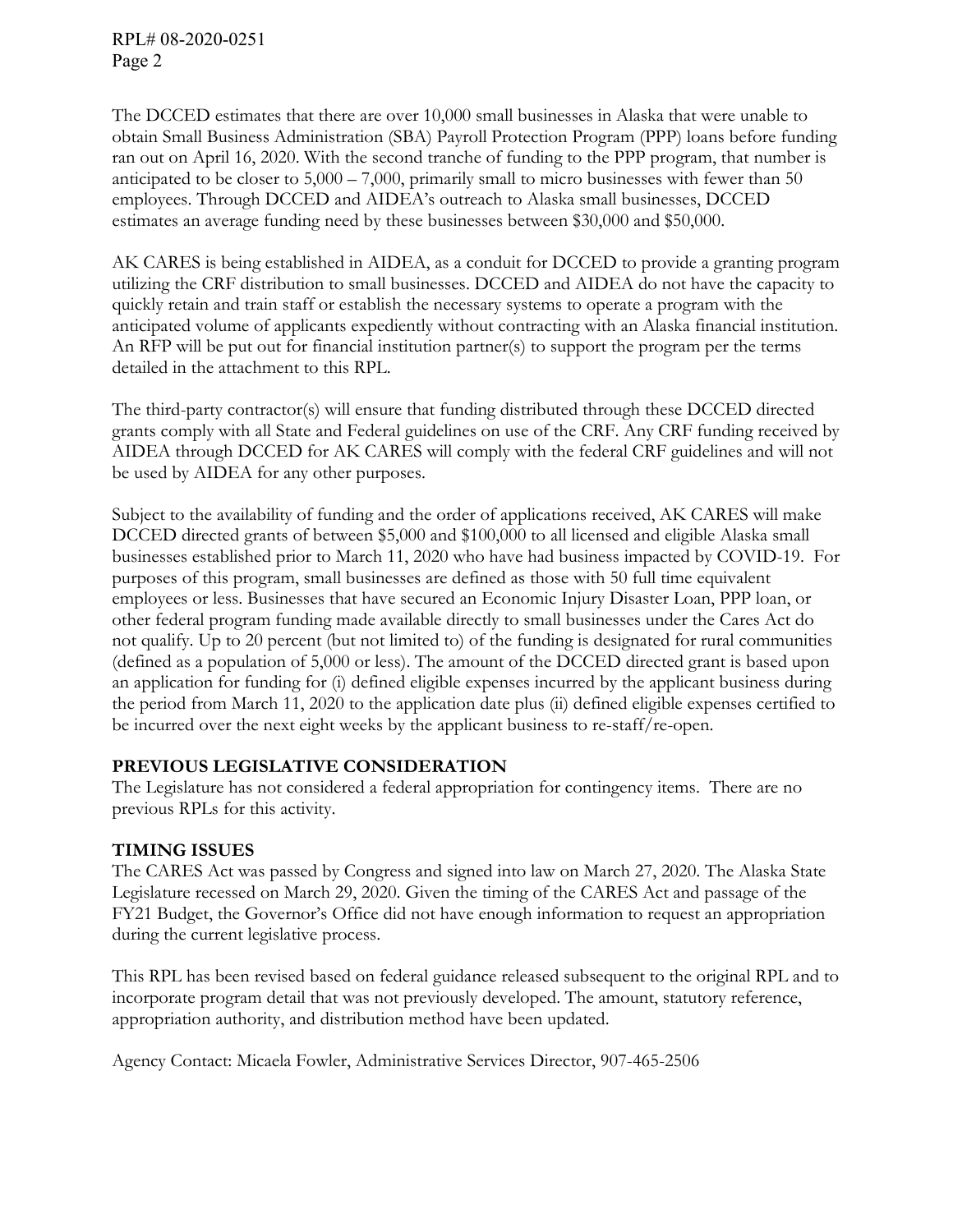

## **AK CARES Funding Program**

#### **DCCED Directed Grant Disbursement Program**

#### Overview

In response to Governor Mike Dunleavy's Disaster Order dated March 11, and extended through enactment of SB 241 on April 9, 2020, AIDEA has implemented emergency regulations (3AAC 104.000 through 104.900) adopted under AIDEA Resolution G20-13 for the development of programs and regulations to address the financial hardship to small businesses in the state caused by the COVID-19 outbreak.

The Department of Commerce, Community & Economic Development (DCCED) has been identified as a pending recipient of the COVID-19 Response Fund ("CRF") provided to the State for items that "are necessary expenditures incurring due to the public health crisis with respect to the Coronavirus Disease 2019 (COVID-19)" as constrained by guidance released by the US Treasury on April 22 (the "Guidance") and the May 4 Frequently Asked Questions document.

Amounts paid from the CRF are subject to the restrictions outlined in the Guidance and set forth in section 601(d) of the Social Security Act, as added by section 5001 of the Coronavirus Aid, Relief, and Economic Security Act ("CARES Act"). DCCED has directed AIDEA to structure a program using the CRF to expeditiously distribute DCCED directed grant funding to Alaska's small businesses impacted by the COVID-19 health emergency and unable to access or qualify for funding directly from the federal programs enacted under the Cares Act.

## **Program Structure**

DCCED directed grant disbursement program through an engagement agreement between AIDEA and a financial institution(s) as Program Operator(s) for grant application receipt, review, processing, funding and administration ("AK CARES" or the "Program"). AK CARES is being established in AIDEA, as a conduit for DCCED to provide small business relief using the CRF.

## **Program Funding and Availability**

The total amount of funding dedicated to the Program will be determined by DCCED, subject to receipt of the CRF distribution (the "Program Cap"). The Program is targeting a launch date of May 26, 2020.

Applications for funding under the Program will be accepted from the date of Program launch until the earlier of (i) November 15, 2020, (ii) the end of the Governor's declared COVID-19 State of Emergency for the State of Alaska, or (iii) the Program Cap is reached.

The Program Operator(s) will provide funding anywhere in Alaska so that the AK CARES program shall be equitably available to benefit all regions of the state. Applications will be received on an equitable/nonpreferential basis and processed in the order that they are received ("first-come, first-served" basis). Up to twenty (20) percent of the Program Cap will be dedicated for Rural Communities defined to be those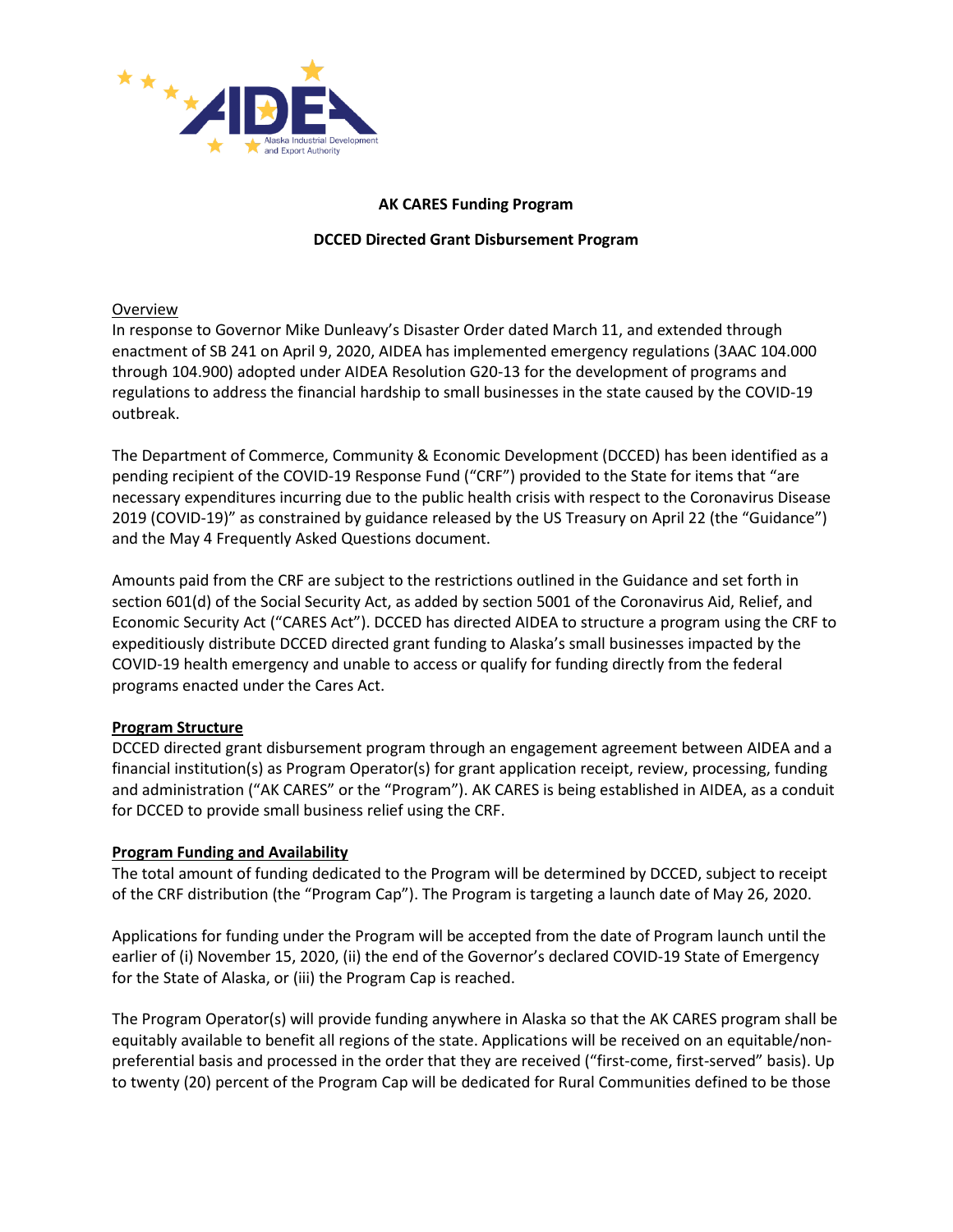communities in Alaska with a population of 5,000 or less. The Alaska Demographics site will be the defining rule on rural population.

## **Eligible Applicants**

Any small business licensed to do business in the State meeting the following criteria:

- 1. Applicant was an eligible business when the public health disaster emergency declaration was issued by the Governor on March 11, 2020;
- 2. Businesses with 50 full time equivalent employees or less as of March 11, 2020; and
- 3. Applicant was excluded or did not qualify, or otherwise unable to obtain funding from SBA PPP, SBA EIDL, or other federal funding programs under the Cares Act.

Applicants are the eligible, licensed Alaska businesses affected by the COVID-19 health emergency. Each Applicant may only make one application for funding. Alaska businesses having common ownership or member interests are not limited to apply or capped in aggregate funding due to that common ownership or member interests. Funding is based upon the actual expenses incurred by the business due to the crisis, subject to the maximum funding amount per business applicant.

Businesses that are not Eligible Applicants include:

- Marijuana related businesses (due to Program Operator institutional restriction);
- Secondary income sources;
- Out of state businesses;
- Businesses with more than 50 full time equivalent employees;
- Businesses that have received funding or have an approved application for SBA's PPP or EIDL loan program; and
- Businesses which have filed for bankruptcy.

## **Eligible Expenses**

Subject to Section 601(d) of the Social Security Act outlined in the Guidance, funding may be used by the applicant to meet the following COVID-19 emergency related expenses ("Eligible Expenses") paid by the applicant business or held in arrears:

- Payroll costs and expenses;
- Payment of any short term (less than 24 months) or credit card debt incurred by the applicant to support the applicant's business during the emergency;
- Rent or mortgage payments (unless otherwise waived by lessor/lender);
- Utilities payments;
- Purchase of personal protective equipment required by the business;
- Business related equipment; and
- Expenses incurred to replenish inventory or other necessary re-opening expenses.

Funds must be expended in compliance with State and Federal law.

#### **Applicant Funding**

Grant funding: \$5,000 up to a maximum of \$100,000 per applicant business.

Subject to the cap of \$100,000 per applicant, the maximum amount of funding a business can apply for is based upon the following calculation: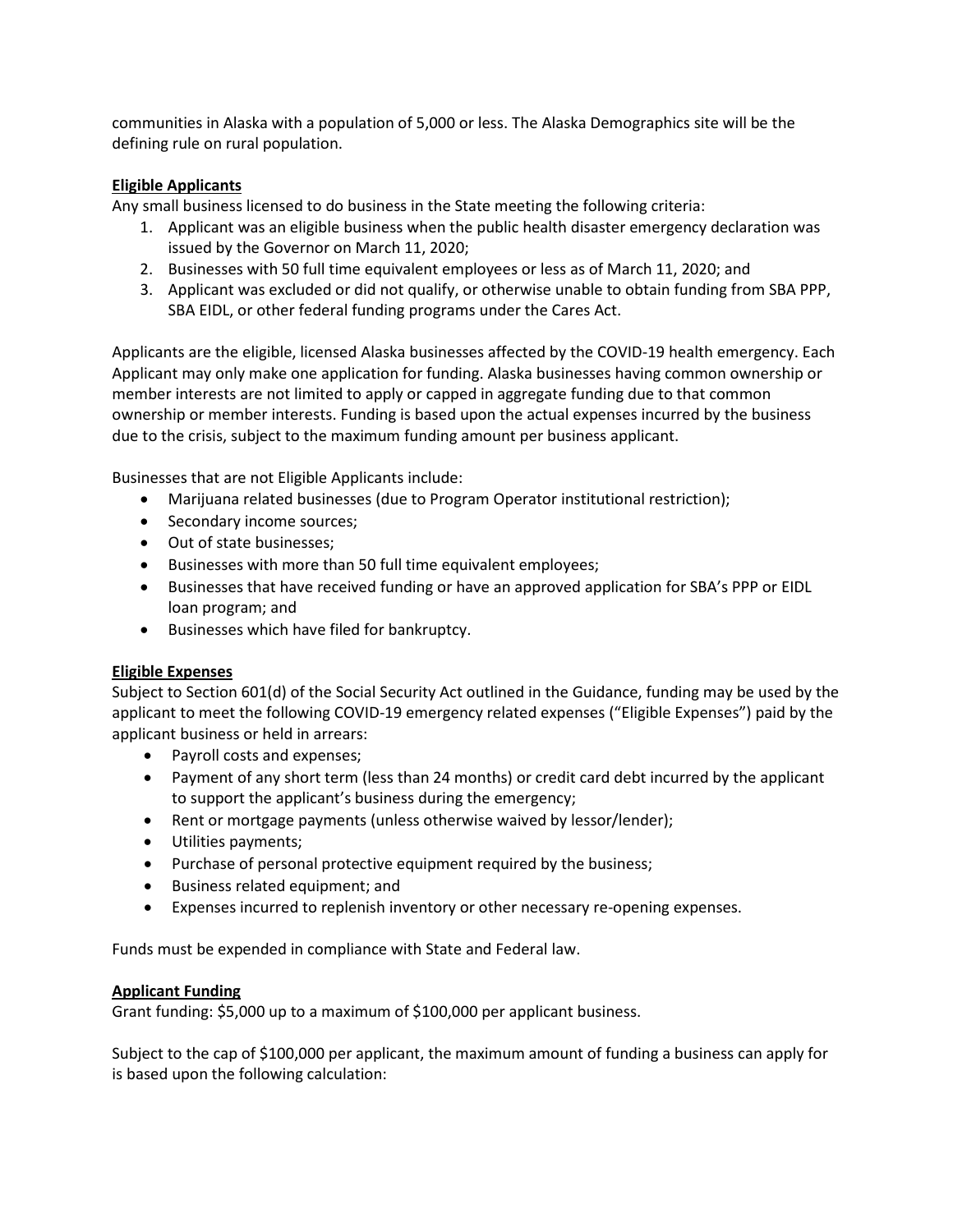- 1. Eligible Expenses from the State's date of declaration of emergency (March 11, 2020) to the application date; plus
- 2. Eligible Expenses to be incurred over the next eight (8) weeks by the business to re-staff/reopen (subject to review and limits based on prior year's expenses during the same period).

The total amount of Eligible Expenses which cannot be verified or funded by controlled disbursement (i.e funded directly to Applicant) will not exceed 25% of the total amount.

Applications will require satisfactory supporting information of Eligible Expenses to be confirmed by AIDEA's Program Operator and certifications from applicant. Program Operator will not be held liable for the accuracy or completeness of the Applicants information or certifications. Program Operator will use a controlled disbursement process, when possible, so that Program Operator can ensure that grant proceeds are used according to the defined Eligible Expenses under the Program and in compliance with the CRF Guidelines.

## **Application Process**

The Application form, including instructions and operating procedures, will be made available prior to the Program launch date on the Program Operator, AIDEA and DCCED websites. In order to expeditiously establish the Program, applications will be received by the Program Operator through a designated, secure email channel. Applicant assistance will also be provided through a designated phone line established by the Program Operator.

Applicants will receive confirmation by return email that the application has been received and the date and time the application entered the funding queue. The Program Operator will review and verify the Applicant meets the eligibility criteria and following review will provide notice to the Applicant that their application is complete or incomplete. If an application is confirmed as complete and there is any further supporting information requested by the Program Operator, the Applicant will be notified and given the opportunity to provide this information within no more than three (3) days of notice while preserving their position in the funding queue. Program Operator will give consideration to technological access limitations for rural communities.

## **Program Rates and Fees**

DCCED, AIDEA and the Program Operator(s) are facilitating this program with no cost or fees paid by the Applicant. The amount of approved funding received by the Applicant will be fully applied to Eligible Expenses. To the extent the Program Operator requires a membership or account creation to facilitate funding, those costs will not be paid by the Applicant.

As similarly provided under the SBA PPP, a Program Processing Fee will be payable through Program funding by DCCED and capped at 3% on the approved grant as directed by DCCED to cover the administrative and operational costs of the Program. The Program Operator may not collect any fees from the Applicant.

## **Compliance with CRF**

Small business relief is being provided under direction for grant funding by DCCED. Confirmation of Eligible Expenses determining the amount of grant funding with CRF is required with the application prior to approval. Applicant is required to certify that all funds received will be used for Eligible Expenses and in compliance with State and Federal law.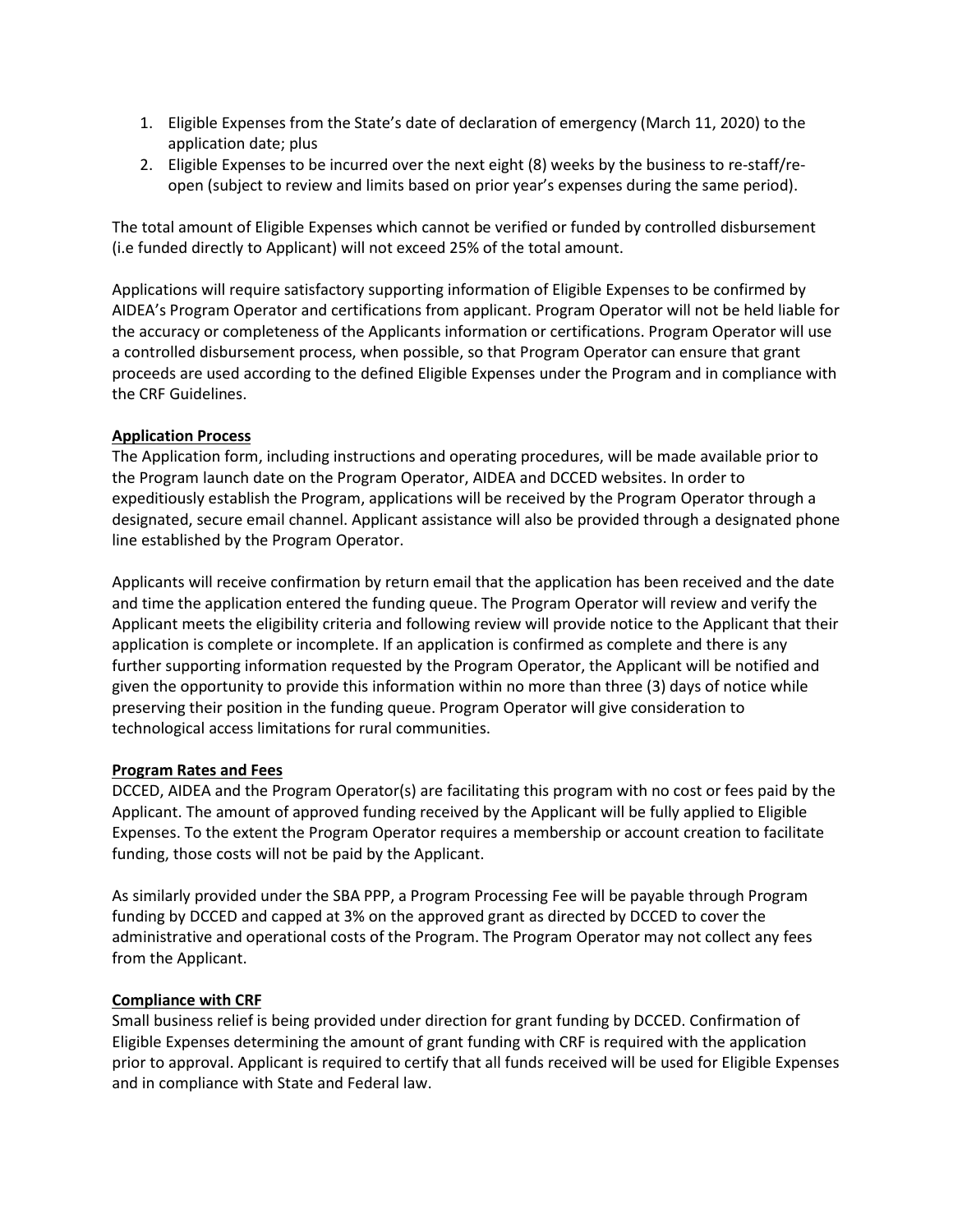#### **Program Audit**

AIDEA's RFP for Program Operator provided that the financial institution shall agree to the following:

- Inspection: will permit employees, agents or auditors of the Authority to inspect the business records of the bank relating to the program being administered, wherever located, during normal business hours or at any other reasonable time agreed to between the Parties.
- Books and Records: will keep and maintain proper books, accounts and records with respect to the programs being administered in accordance with Generally Accepted Accounting Principles. Participating bank agrees to provide reports and other financial information necessary to facilitate the tracking, reporting and auditing of the programs being administered.
- Federal Funding: will comply with all applicable federal and state statutes and regulations and requirements to federal funding utilized in the programs being administered.

Pursuant to 3 AAC 104.130, AIDEA and Program Operator reserve the right to audit an applicant's certified Eligible Expenses. An applicant will be required to certify that they will maintain a complete record of all transactions financed with the emergency loan proceeds for a minimum period of three (3) years from funding.

Pursuant to 3 AAC 104.110, an applicant will be required to certify that they remain liable under the Program for the wrongful misapplication of the proceeds up to one and one-half times the amount of proceeds received.

Attachments: AK CARES Term Sheet with Program Operator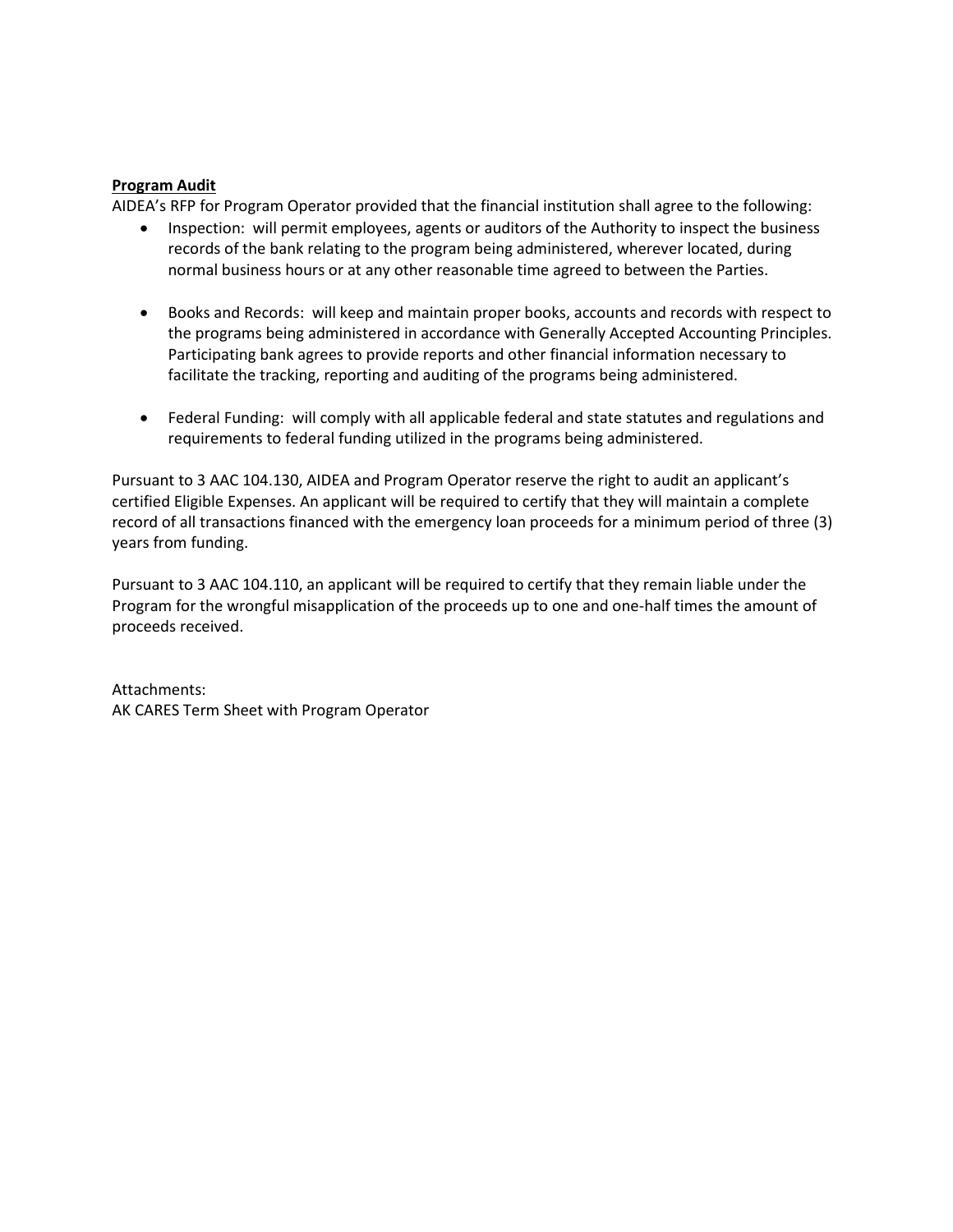# **AK CARES Funding Program**

| Requirement               | <b>Description</b>                                                                                                                    | <b>Purpose</b>                                                                                                                                                                                                                                                                                                                                                                                         | <b>Terms and Conditions</b>                                                                                                                                                                                                                                                                                                                                                      |
|---------------------------|---------------------------------------------------------------------------------------------------------------------------------------|--------------------------------------------------------------------------------------------------------------------------------------------------------------------------------------------------------------------------------------------------------------------------------------------------------------------------------------------------------------------------------------------------------|----------------------------------------------------------------------------------------------------------------------------------------------------------------------------------------------------------------------------------------------------------------------------------------------------------------------------------------------------------------------------------|
| <b>Program Structure</b>  | <b>DCCED Directed</b><br><b>Grant Disbursement</b><br>Program (the<br>"Program")                                                      | To fully service, administer<br>and monitor the<br>distribution of the Program<br>funding, the Program is<br>structured through<br>Program Operator's loan<br>system as a loan<br>application with 100%<br>grant authorization upon<br>application approval and<br>funding to Program<br>Operator.                                                                                                     | Subject to the following terms<br>and conditions as may be<br>modified based on the guidelines<br>defining the source of funding for<br>the program arranged by AIDEA.                                                                                                                                                                                                           |
| Program Rate & Fees       | Program cost & fee<br>structure - objective is<br>to achieve the lowest<br>all-in cost of funding<br>to Alaska's small<br>businesses. | Program Operator and<br>AIDEA are facilitating the<br>program at cost.<br>There are no additional<br>fees.<br>The only way PROGRAM<br>OPERATOR can extend<br>funding to an applicant is if<br>they become a<br>member/customer. As<br>such Program Operator is<br>donating the cost of<br>becoming a<br>member/customer to all<br>approved non-<br>member/customer<br>applicants under the<br>program. | Program Processing Fee:<br>3%, based on the final<br>funding amount to<br>applicant<br>Rate breakdown<br>2.62% to PROGRAM<br><b>OPERATOR</b><br>.38% Cost of<br>Operations fee to<br><b>AIDEA</b><br>These administrative costs of the<br>program are paid from the<br>source of funding for the<br>program. Program Operator may<br>not collect any fees from the<br>applicant. |
| <b>Eligible Applicant</b> | Lack of access to the<br>federal funding<br>programs.                                                                                 | Borrower was excluded or<br>did not qualify, or<br>otherwise unable to obtain<br>funding from SBA PPP,<br>SBA EIDL, or other federal<br>funding programs under<br>the Cares Act.                                                                                                                                                                                                                       | Acceptable documentation:<br>Signed certification from<br>applicant that they have not<br>received or been able to access<br>any PPP or EIDL funds, do not<br>have an application pending, or<br>was otherwise do not qualify or<br>unable to apply.                                                                                                                             |
| <b>Application Data</b>   | Establish a new<br>application form for                                                                                               | For applicant's ease of<br>reference, PROGRAM                                                                                                                                                                                                                                                                                                                                                          | The Program application will<br>require borrowers to certify a                                                                                                                                                                                                                                                                                                                   |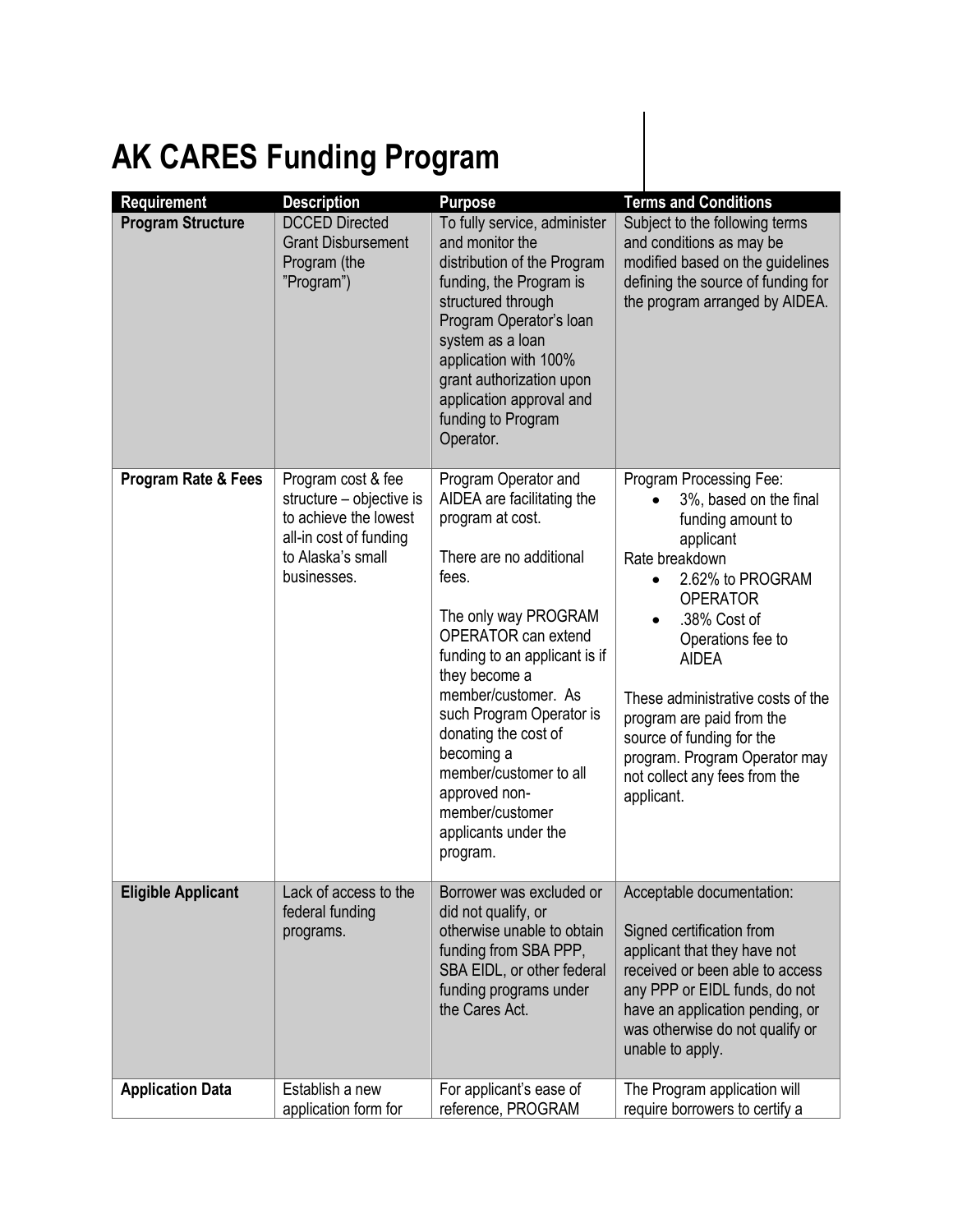|                                 | the Program with<br>required information<br>for funding application<br>incorporating the<br>terms and conditions<br>of the program. | OPERATOR will be<br>modeling its application<br>similarly to the SBA's PPP<br>application.<br>Some portions of the<br>application will be for<br>statistical data collection<br>purposes, and reporting to<br>AIDEA, including:<br><b>Rural Community</b><br>reach<br>Regional<br>distribution of<br>funding<br>Industry codes<br>Job creation,<br>employee<br>retention.<br>These data points will not<br>be considered for funding<br>purposes. | series of questions and<br>agreements concerning the<br>business being affected by the<br>COVID-19 emergency, use of<br>funding solely for Eligible<br>Expenses, compliance with law,<br>as well as attach clearly defined<br>supporting information for the<br>application<br>Application is being<br>finalized with AIDEA<br>and will be agreed prior<br>to Program launch<br><b>PROGRAM</b><br>OPERATOR and<br>AIDEA will also define<br>the Program guidelines<br>and operating<br>procedures as a<br>reference for applicants |
|---------------------------------|-------------------------------------------------------------------------------------------------------------------------------------|---------------------------------------------------------------------------------------------------------------------------------------------------------------------------------------------------------------------------------------------------------------------------------------------------------------------------------------------------------------------------------------------------------------------------------------------------|------------------------------------------------------------------------------------------------------------------------------------------------------------------------------------------------------------------------------------------------------------------------------------------------------------------------------------------------------------------------------------------------------------------------------------------------------------------------------------------------------------------------------------|
| <b>Minimums and</b><br>maximums | <b>DCCED</b> directed grant<br>amounts per applicant                                                                                | Target market based on<br>small to microbusinesses.<br>Applicant is defined as<br>each licensed, eligible<br>small business.                                                                                                                                                                                                                                                                                                                      | Applicant Min and Max funding<br>amount:<br>DCCED directed grant minimum<br>\$5,000 up to a maximum<br>\$100,000.<br>Maximum amount of funding<br>determined by Program Operator<br>based on Applicant's supporting<br>information for Eligible Expenses<br>incurred but unpaid or held in<br>arrears from March 11, 2020<br>plus Eligible Expenses to be<br>incurred over the next 8 week<br>period to re-staff/re-open.                                                                                                          |
| <b>Payment Terms</b>            |                                                                                                                                     |                                                                                                                                                                                                                                                                                                                                                                                                                                                   | Once Program Operator has<br>approved an application and<br>allocated funding, DCCED's<br>direction to AIDEA to transfer<br>funds to the Program Operator is<br>notice of approval of grant to the<br>applicant.                                                                                                                                                                                                                                                                                                                   |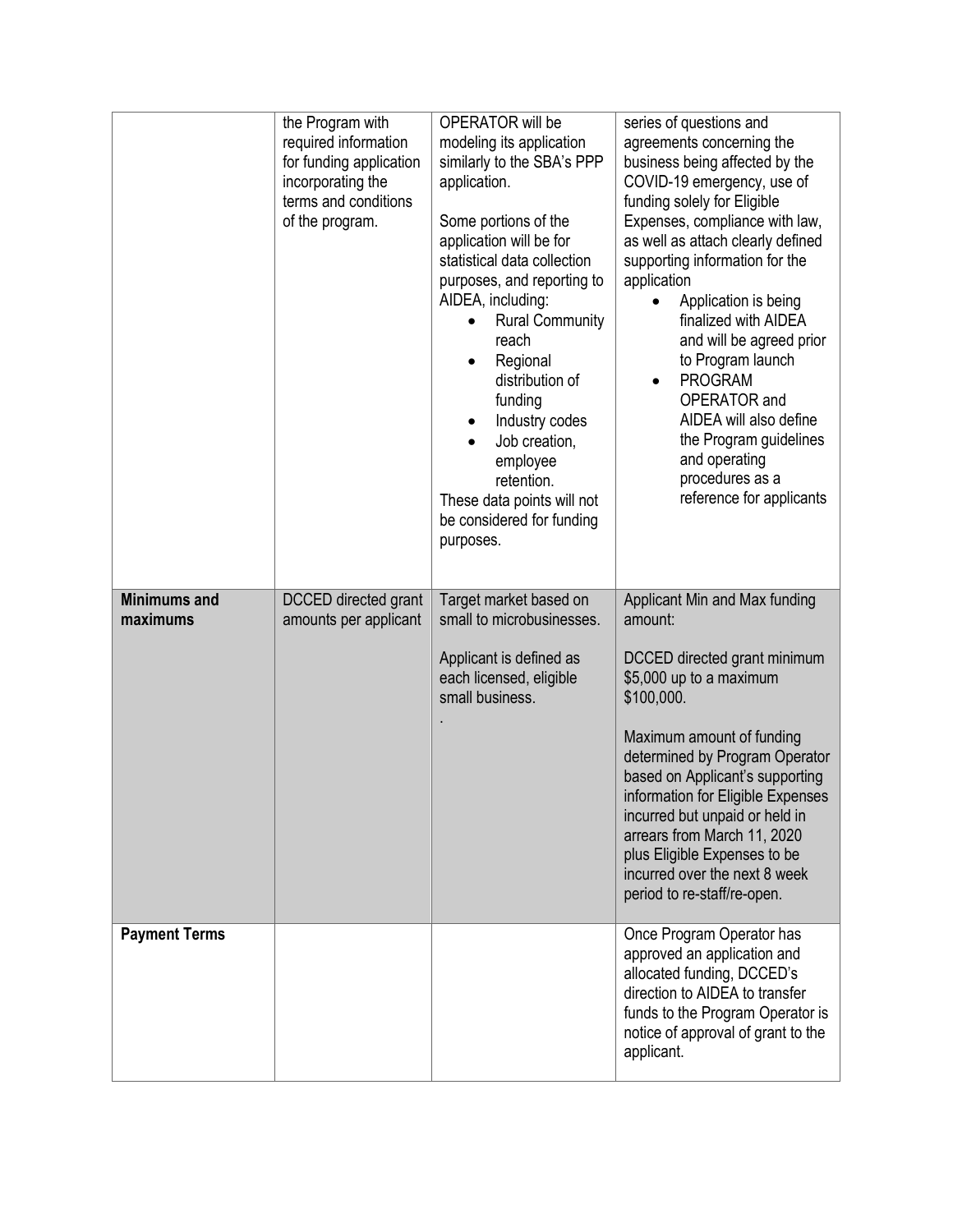|                                            |                                                      |                                                                                                                              | There is no repayment<br>requirement, provided applicant<br>has complied with the full terms<br>of the Program.                                                                                                                                                                                                                                                                                                                                                                                                                                                                                                                                                                                      |
|--------------------------------------------|------------------------------------------------------|------------------------------------------------------------------------------------------------------------------------------|------------------------------------------------------------------------------------------------------------------------------------------------------------------------------------------------------------------------------------------------------------------------------------------------------------------------------------------------------------------------------------------------------------------------------------------------------------------------------------------------------------------------------------------------------------------------------------------------------------------------------------------------------------------------------------------------------|
| Source of<br><b>Funds/AIDEA</b><br>support | Funding capital for the<br>Program                   | This program would run<br>through Program<br>Operator's Consumer<br>Lending channels to<br>facilitate the grant<br>funding,. | Program cap to be determined<br>by AIDEA based on the directed<br>sources of funding.<br>AIDEA will direct funding to<br>PROGRAM OPERATOR based<br>on the following:<br>On the Program launch<br>date: an initial deposit,<br>from AIDEA, of 25% of<br>the program cap, will be<br>made to PROGRAM<br>OPERATOR into a non-<br>interest bearing<br>account.<br>Weekly, PROGRAM<br><b>OPERATOR will</b><br>provide a notice to<br>AIDEA of the amount<br>funded by PROGRAM<br>OPERATOR and the<br>corresponding required<br>deposit amount. AIDEA<br>will make a replenishing<br>deposit, into the non-<br>interest bearing<br>account, no later than<br>eight days from the<br>receipt of the notice. |
| <b>Program Duration</b>                    | Availability of Program                              |                                                                                                                              | PROGRAM OPERATOR<br>operates the application period<br>from the date of Program launch<br>until the earlier of (i) November<br>15, 2020, (ii) the end of the<br>Governor's<br>declared COVID-19 State of<br>Emergency for the State of<br>Alaska, or (iii) the Program<br>Cap is reached                                                                                                                                                                                                                                                                                                                                                                                                             |
| <b>Equal Access</b>                        | Program is only for<br>Alaska's small<br>businesses. | The Program Operator is<br>an equal opportunity<br>lender. All businesses<br>regardless of location                          | Program will ensure equal, non-<br>preferential access to eligible<br>applicants across the state of<br>Alaska through dedicated access                                                                                                                                                                                                                                                                                                                                                                                                                                                                                                                                                              |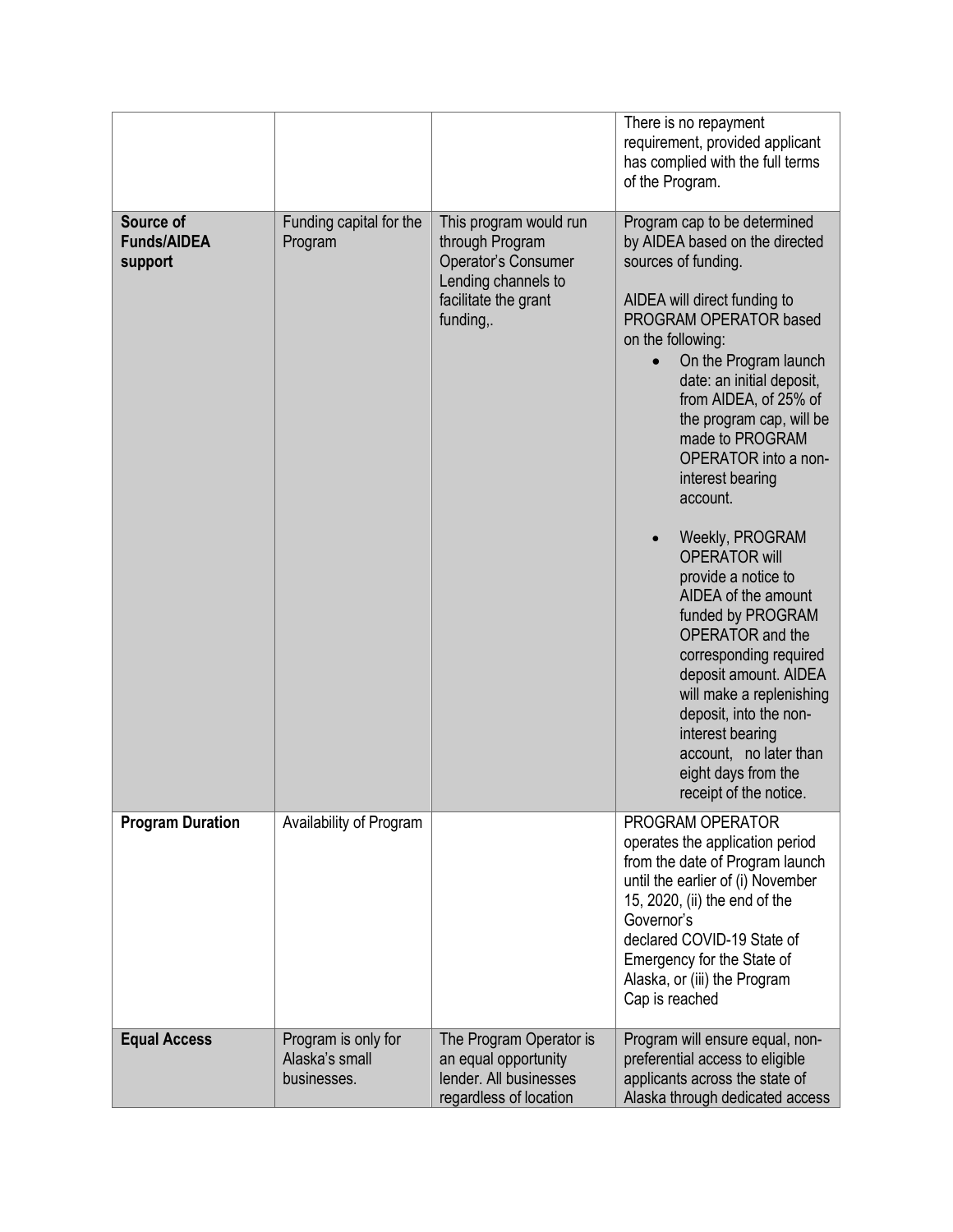|                                                                                                                             | Regional<br>representation:<br>ensure that all<br>Alaskans from all<br>approved business<br>sectors have equal<br>access to the<br>Program.                                       | within the state will have<br>equal access to apply.<br>There are additional<br>qualification,<br>documentation, and<br>verification guidelines that<br>must be met, by all, prior<br>to approval.<br>We will collect statistical<br>data regarding rural<br>community applications<br>and approvals.                                                                                                                                                                                                                                                                                                                | channel(s) to PROGRAM<br>OPERATOR.<br>PROGRAM OPERATOR will<br>retain up to 20% of the total<br>Program funding from AIDEA for<br>rural communities.<br>Rural communities are defined<br>as having a population of 5,000<br>or less. Applications will be<br>monitored on an on-going basis.<br>Taking of an application in no<br>way guarantees the applicant will<br>be approved for the funding.<br>Application decisions will not be<br>made by Program Operator until<br>all of the required documentation<br>is received and verified.                                                                                                                                                 |
|-----------------------------------------------------------------------------------------------------------------------------|-----------------------------------------------------------------------------------------------------------------------------------------------------------------------------------|----------------------------------------------------------------------------------------------------------------------------------------------------------------------------------------------------------------------------------------------------------------------------------------------------------------------------------------------------------------------------------------------------------------------------------------------------------------------------------------------------------------------------------------------------------------------------------------------------------------------|----------------------------------------------------------------------------------------------------------------------------------------------------------------------------------------------------------------------------------------------------------------------------------------------------------------------------------------------------------------------------------------------------------------------------------------------------------------------------------------------------------------------------------------------------------------------------------------------------------------------------------------------------------------------------------------------|
| <b>Business License,</b><br><b>Professional License,</b><br><b>Article of</b><br>Incorporation current<br>bi-annual report. | All borrowers are<br>required to have an<br>active business,<br>professional license,<br>or current article of<br>incorporation with a<br>current bi-annual<br>report for review. | Ensure borrowers have a<br>legitimate business<br>established prior to March<br>11, 2020 and are licensed<br>to operate in the State of<br>Alaska.<br>Program is intended to<br>include:<br>Alaska small<br>1.<br>businesses<br>affected by the<br>COVID-19 health<br>and economic<br>emergency in all<br>regions of the<br><b>State</b><br>2.<br><b>Businesses</b><br>authorized to do<br>business in the<br>State which<br>would otherwise<br>not have access<br>to the SBA PPP<br>or other federal<br>loan programs<br>under the CARES<br>Act; and<br>3.<br>Alaska seasonal<br>businesses which<br>have not fully | Excluded from borrowing:<br>Marijuana related<br>businesses.(PROGRAM<br><b>OPERATOR</b><br>institutional restriction)<br>Secondary income<br>$\bullet$<br>sources<br>Out of state businesses.<br>$\bullet$<br>Based on target market,<br>$\bullet$<br>businesses with more<br>than 50 full time<br>equivalent employees<br><b>Business that have</b><br>received or have an<br>approved application for<br>PPP or EIDL loan.<br>Included in borrowing:<br>Non-<br>members/customers will<br>be welcome to apply.<br>Businesses that are<br>rejected from PPP or<br>EIDL consideration or<br>otherwise unable to<br>access those programs.<br>Based on target market,<br>businesses with 1-50 |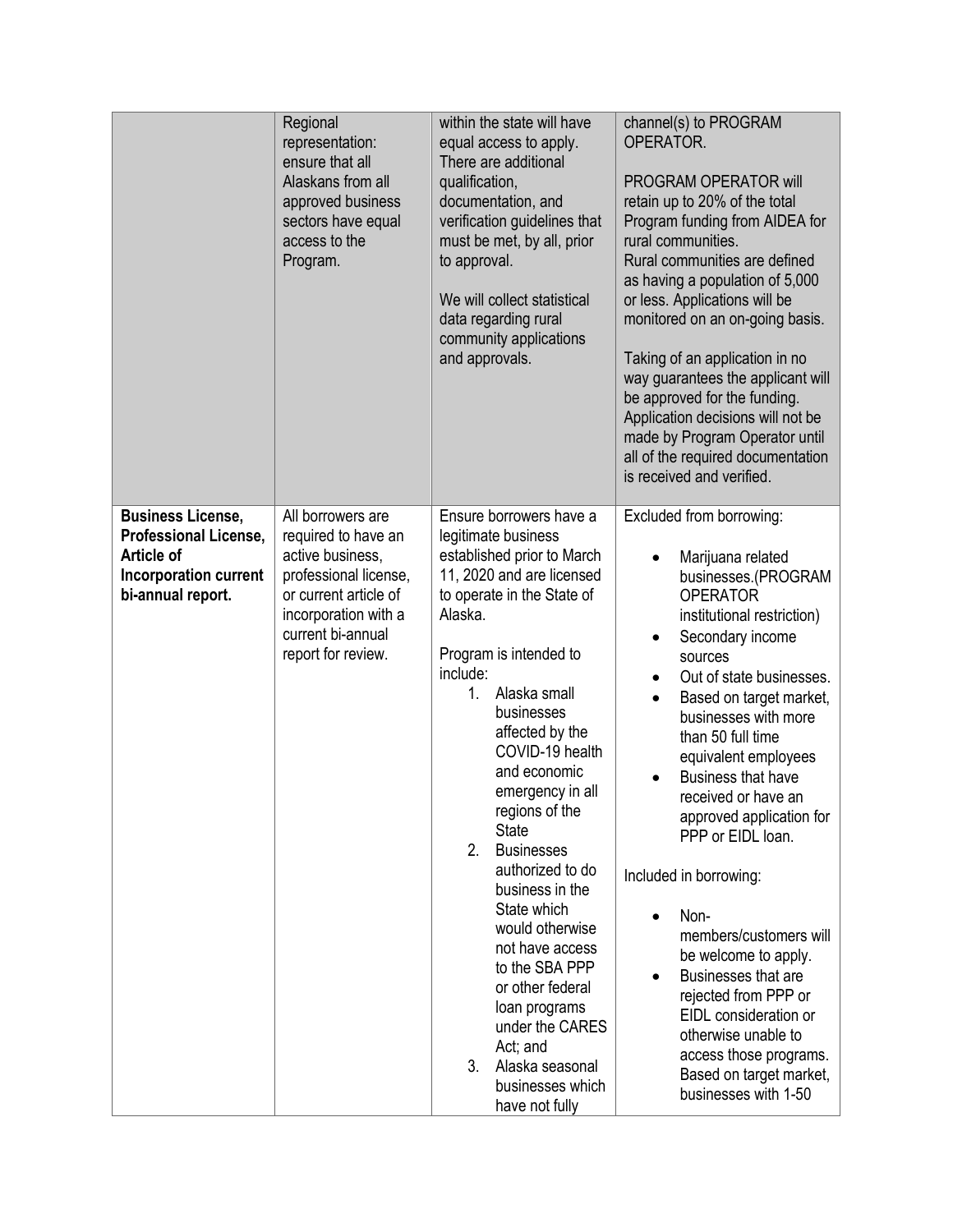|                                          |                                                                                                                                                                                                                                                | benefited from<br>the terms and<br>conditions of the<br>SBA PPP or<br>other federal loan<br>programs                                                                                                                                                              | full time equivalent<br>employees.                                                                                                                                                                                                                                                                                                                                                                                                                                                                                                                                                                                                                                                                                                                                                                                                                                                                                                                                                                                      |
|------------------------------------------|------------------------------------------------------------------------------------------------------------------------------------------------------------------------------------------------------------------------------------------------|-------------------------------------------------------------------------------------------------------------------------------------------------------------------------------------------------------------------------------------------------------------------|-------------------------------------------------------------------------------------------------------------------------------------------------------------------------------------------------------------------------------------------------------------------------------------------------------------------------------------------------------------------------------------------------------------------------------------------------------------------------------------------------------------------------------------------------------------------------------------------------------------------------------------------------------------------------------------------------------------------------------------------------------------------------------------------------------------------------------------------------------------------------------------------------------------------------------------------------------------------------------------------------------------------------|
| <b>Eligible Expenses</b>                 | Define the business<br>purpose for<br>borrowing.<br>Applicant is unable to<br>meet its obligations as<br>they mature or to pay<br>its ordinary and<br>necessary operating<br>expenses due to the<br>COVID-19 health and<br>economic emergency. | Working capital required<br>by the applicant for<br>recovery or economic<br>support related to the<br>COVID-19 health and<br>economic emergency.<br>We will collect statistical<br>data in the application<br>process in regards to job<br>creation or retention. | Subject to Section 601(d) of the<br>Social Security Act outlined in<br>the Guidance, funding may be<br>used by the applicant to meet the<br>following COVID-19 emergency<br>related expenses ("Eligible<br>Expenses") incurred but unpaid<br>by the applicant business:<br>Payroll costs and expenses;<br>Payment of any short term<br>$\bullet$<br>(less than 24 months) or<br>credit card debt incurred by<br>the applicant to support the<br>applicant's business during<br>the emergency;<br>Rent or mortgage payments<br>$\bullet$<br>(unless otherwise waived by<br>lessor/lender);<br>Utilities payments;<br>$\bullet$<br>Personal protective<br>$\bullet$<br>equipment for employees;<br>Business related equipment;<br>$\bullet$<br>and<br>Expenses incurred to<br>$\bullet$<br>replenish inventory or other<br>necessary re-opening<br>expenses.<br>Funds must be expended in<br>compliance with state and<br>federal law. Applicant remains<br>liable for Misuse of Funds under<br>Regulation 3 AAC 104.110. |
| <b>Controlled</b><br><b>Disbursement</b> | Controlled<br>disbursement refers to<br>how the borrower<br>receives the funds.                                                                                                                                                                | In the event of a controlled<br>disbursement funding<br>proceeds are paid directly<br>to creditor via cashier's<br>check.                                                                                                                                         | Controlled disbursement, when<br>possible, so that Program<br>Operator can ensure that<br>proceeds were used according to<br>the permitted use of funds and in<br>compliance with the guidelines<br>and criteria of AIDEA's source of<br>funding through DCCED.                                                                                                                                                                                                                                                                                                                                                                                                                                                                                                                                                                                                                                                                                                                                                         |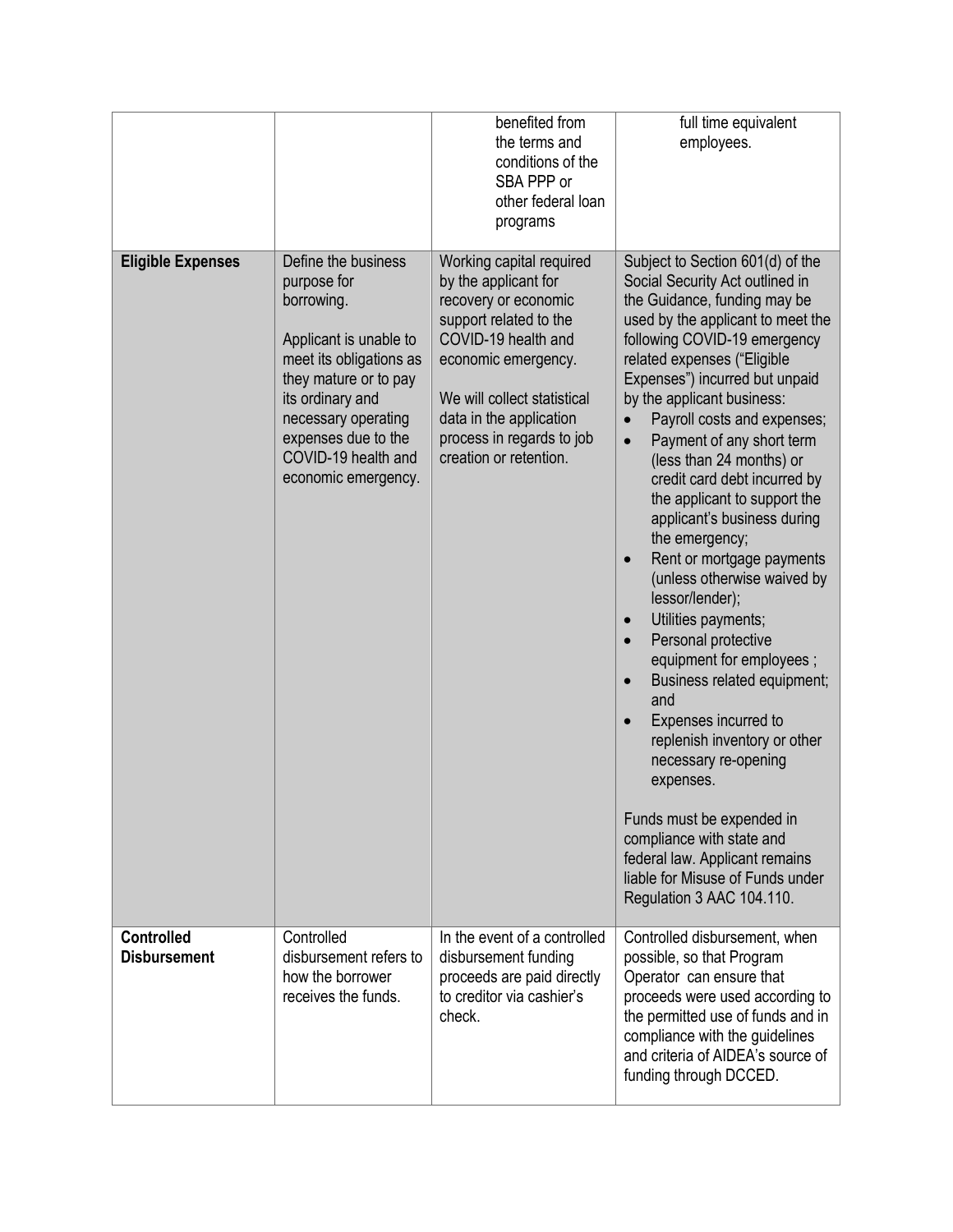| <b>Application denial</b> | Program Operator<br>reserves the right to<br>decline an applicant if<br>they do not meet the<br>requirements of the<br>Program                                                    | Circumstances for denial*<br>Inability to<br>$\bullet$<br>provide required<br>documents<br>Inaccurate or<br>incomplete<br>documentation<br>Misrepresentation<br>in an attempt to<br>mislead<br>Not a COVID-19<br>related event<br>Unwilling to<br>comply with<br>terms and<br>conditions<br>*this is not an exhaustive<br>list | Borrower does have the right to<br>appeal their decline within 90<br>days, in accordance with<br>Regulation 3 AAC 104.140.                                                                                                                                                                                                                                                                                                                                                                                                                                                                                                                                                                                                                                                                                                                        |
|---------------------------|-----------------------------------------------------------------------------------------------------------------------------------------------------------------------------------|--------------------------------------------------------------------------------------------------------------------------------------------------------------------------------------------------------------------------------------------------------------------------------------------------------------------------------|---------------------------------------------------------------------------------------------------------------------------------------------------------------------------------------------------------------------------------------------------------------------------------------------------------------------------------------------------------------------------------------------------------------------------------------------------------------------------------------------------------------------------------------------------------------------------------------------------------------------------------------------------------------------------------------------------------------------------------------------------------------------------------------------------------------------------------------------------|
| <b>Audit</b>              | Program Operator will<br>make all reasonable<br>effort to enforce and<br>comply with the<br>requirements of the<br>Program and the<br>guidelines defined for<br>the use of funds. | Allow DCCED and AIDEA<br>to perform audits of the<br>Program as recommended<br>or required.                                                                                                                                                                                                                                    | Program Operator agrees to the<br>following:<br>Inspection: will permit<br>$\bullet$<br>employees, agents or<br>auditors of AIDEA to inspect<br>the business records relating<br>to the loan program being<br>administered, wherever<br>located, during normal<br>business hours or at any<br>other reasonable time<br>agreed to between the<br>Parties.<br>Books and Records: will<br>keep and maintain proper<br>books, accounts and records<br>with respect to the loan<br>programs being<br>administered and agrees to<br>provide reports and other<br>financial information<br>necessary to facilitate the<br>tracking, reporting and<br>auditing of the loan<br>programs being<br>administered.<br>Federal Funding: agrees to<br>comply with all applicable<br>federal and state statutes<br>and regulations and<br>requirements to federal |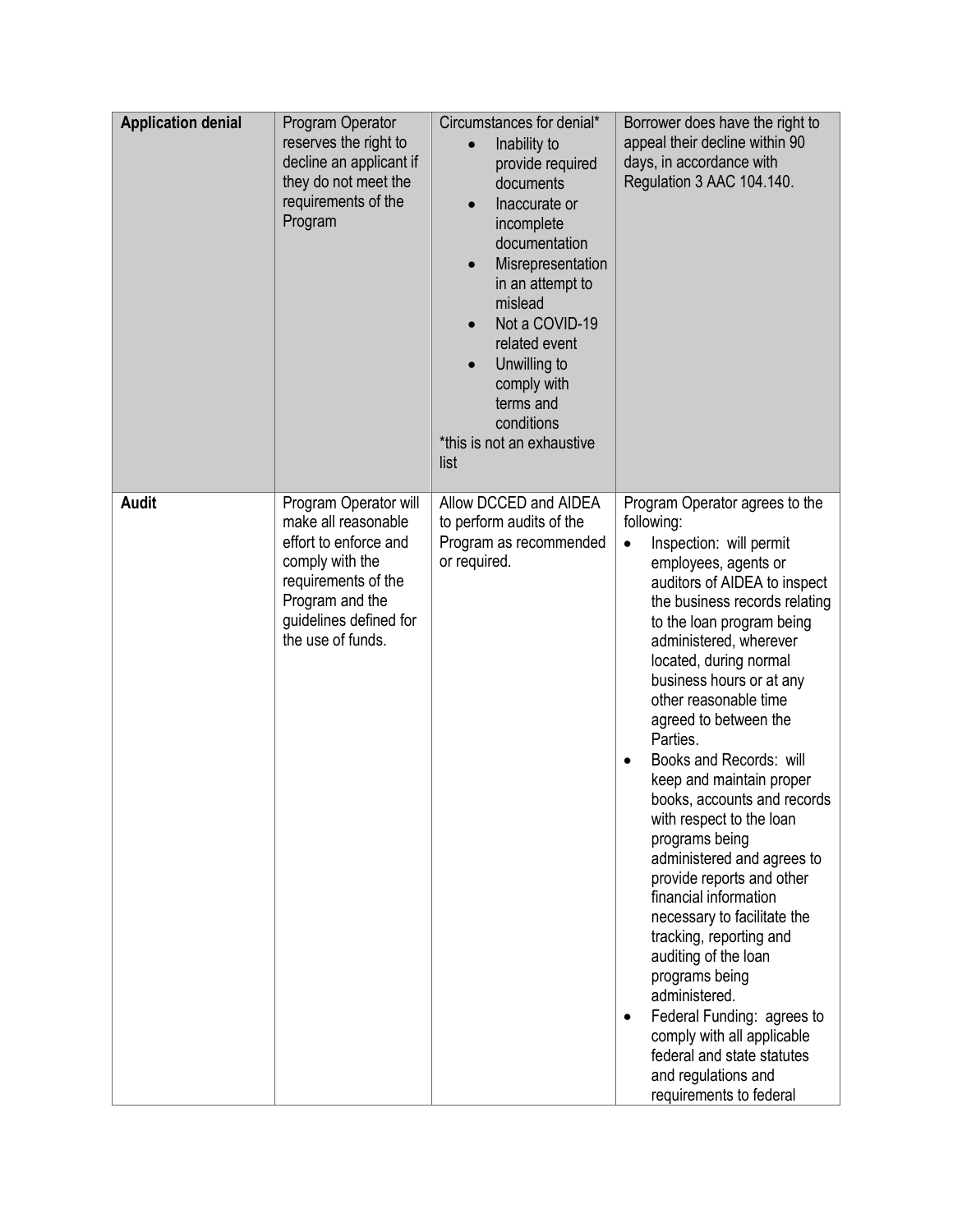|                                            |                                                                                                          |                                                                                                                                                                                                       | funding utilized in the loan<br>programs administered.<br>Applicant's will certify that they<br>agree to maintain a complete<br>record of all transactions funded<br>for a minimum period of 3 years<br>from funding (3 AAC 104.130).                                                                                                                                                                                                                                                                                                                                                                                                                                                                                         |
|--------------------------------------------|----------------------------------------------------------------------------------------------------------|-------------------------------------------------------------------------------------------------------------------------------------------------------------------------------------------------------|-------------------------------------------------------------------------------------------------------------------------------------------------------------------------------------------------------------------------------------------------------------------------------------------------------------------------------------------------------------------------------------------------------------------------------------------------------------------------------------------------------------------------------------------------------------------------------------------------------------------------------------------------------------------------------------------------------------------------------|
| <b>Public</b><br><b>Outreach/Publicity</b> | AIDEA and the<br>Department of<br>Commerce mutually<br>agreed press release<br>with Program<br>Operator. | Program Operator's<br>marketing department is<br>currently developing a<br>marketing plan to clearly<br>communicate the Program<br>procedures to applicants<br>prior to and during<br>Program launch. | PROGRAM OPERATOR and<br>AIDEA agree that all references<br>to the Program through<br>PROGRAM OPERATOR by<br>either party will include<br>PROGRAM OPERATOR and<br>AIDEA identification.<br>PROGRAM OPERATOR and<br>AIDEA agree that all notices to<br>third parties and all other<br>publicity concerning the Program<br>with PROGRAM OPERATOR<br>will be jointly planned,<br>coordinated, and reviewed.<br>PROGRAM OPERATOR and<br>AIDEA personnel will be<br>available as reasonably required<br>to announce the Program<br>launch, provide periodic public<br>updates, and as reasonably<br>requested to speak to a<br>committee of the Alaska<br>Legislature in a hearing during<br>which the Program is on the<br>agenda. |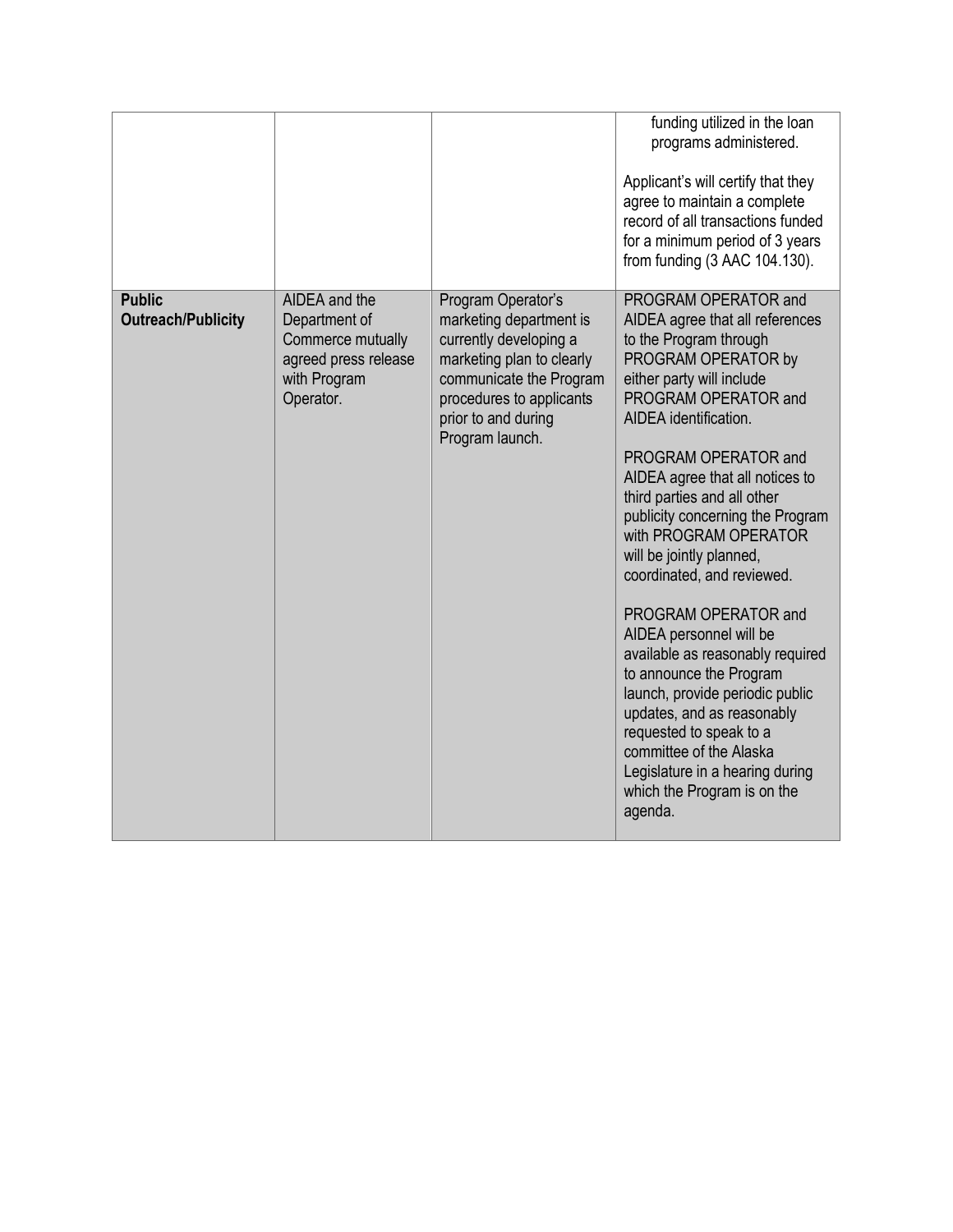## **Department of Commerce, Community, and Economic Development Division of Community and Regional Affairs Division of Community and Regional Affairs**

| <b>Subject of RPL:</b> COVID-19 Community<br>Direct Costs for Adak                      | $ADN/RPL \#: 08-2020-0260$                                                                                                                                                     |
|-----------------------------------------------------------------------------------------|--------------------------------------------------------------------------------------------------------------------------------------------------------------------------------|
| Amount requested: $$684,076.50$                                                         | <b>Appropriation Authority:</b><br>Sec. 1 Ch 1 FSSLA 2019 Pg 5 Ln 28 (Community<br>and Regional Affairs)<br>Sec 1 Ch 8 SLA 2020 Pg 4 Ln 30 (Community and<br>Regional Affairs) |
| <b>Funding source:</b> Federal Receipts (1002)<br>FY2020 Operating and FY2021 Operating | <b>Statutory Authority:</b><br>AS $44.33.020(a)(20)$                                                                                                                           |

# **PURPOSE**

Federal authorization is required to expend increased federal revenues.

On March 27, 2020, Congress passed the federal act known as the Coronavirus Aid, Relief, and Economic Security Act (CARES Act). Section 601 of this Act established the Coronavirus Relief Fund (CRF) with the stated purpose of distributing \$150,000,000,000 to states for, "necessary expenditures incurred due to the public health emergency with respect to the Coronavirus Disease 2019 (COVID-19)".

Alaska received \$1,250,000,000 from the CRF and will direct \$311,024,132 to communities for direct mitigation and recovery efforts based on a combination of quantified economic activity metrics – such as retail, hospitality and tourism, regional commercial fishing, and other measures of commerce activity.

Communities receiving these payments will be required to certify compliance with federal guidance regarding expenditures of CARES Act funds. Communities will be required to reimburse the state for any misspent funds.

Beginning June 1, 2020, municipalities shall electronically submit, on the first day of each month, a report to the Office of Management and Budget (OMB) that lists the expenditures used to cope with the COVID-19 public health emergency.

Adak will receive a total of \$684,076.50 across three payments.

Payments will be spread between FY2020 and FY2021. The first payment of \$228,025.50 will be made in FY2020. The remaining two payments of \$228,025.50 each will be made in FY2021 after 80% of the prior payment has been expended.

## **PREVIOUS LEGISLATIVE CONSIDERATION**

The Legislature has not considered a federal appropriation for contingency items. There are no previous RPLs for this activity.

# **TIMING ISSUES**

The CARES Act was passed by Congress and signed into law on March 27, 2020. The Alaska State Legislature recessed on March 29, 2020. Given the timing of the CARES Act and passage of the FY21 Budget, the Governor's Office did not have enough information to request an appropriation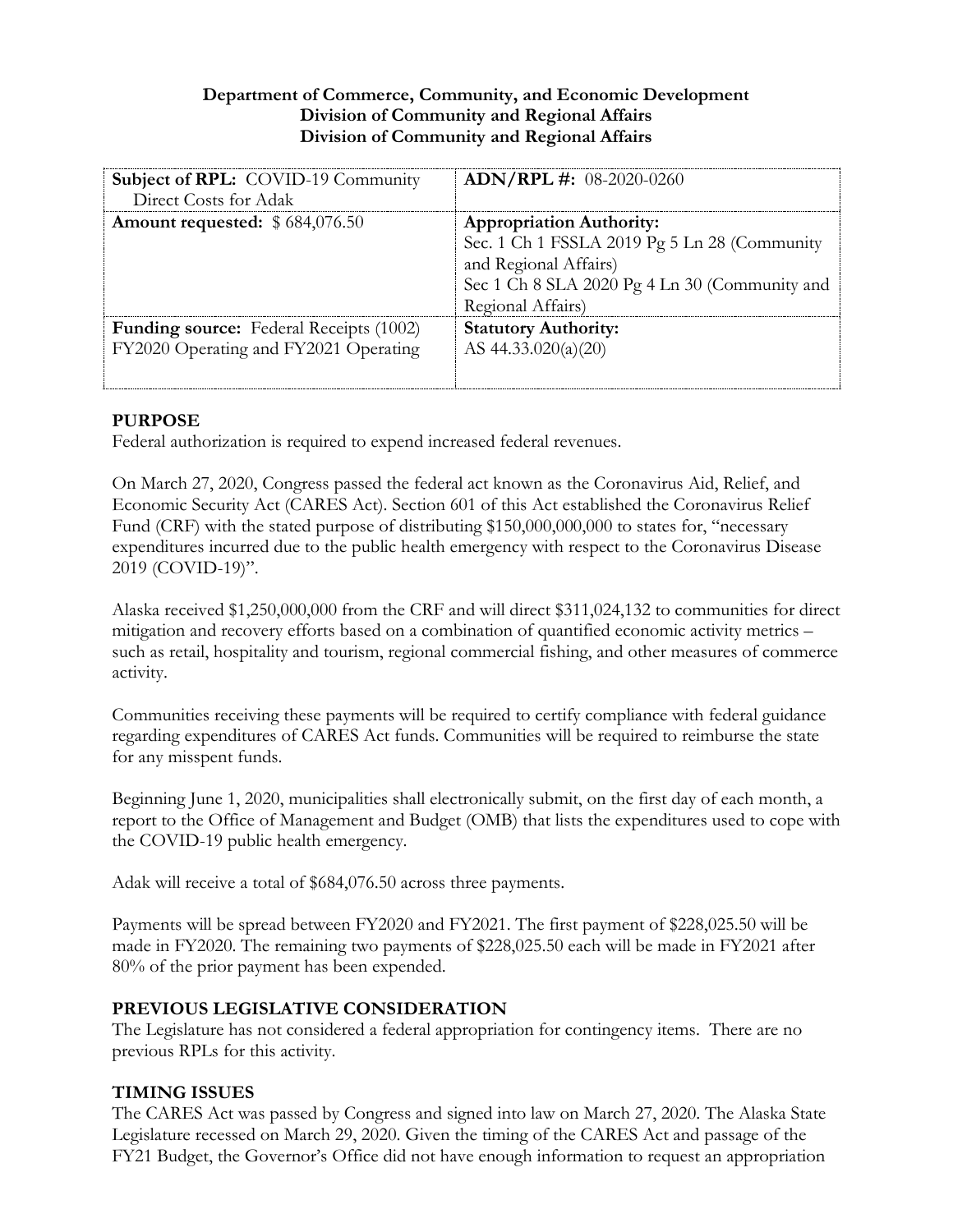The previous RPL # 08-2020-0260 is the first of 123 RPLs (RPLs # 08-2020-0260 through 08-2020-0382) that were submitted, one for each community, with amounts as laid out in the spreadsheet attached to RPL # 08-2020-0250. For the sake of printing time and paper, only one of these RPLs is included in this packet. With the exception of the RPL #, the community name, and the amount requested, all text in the RPLs is identical.